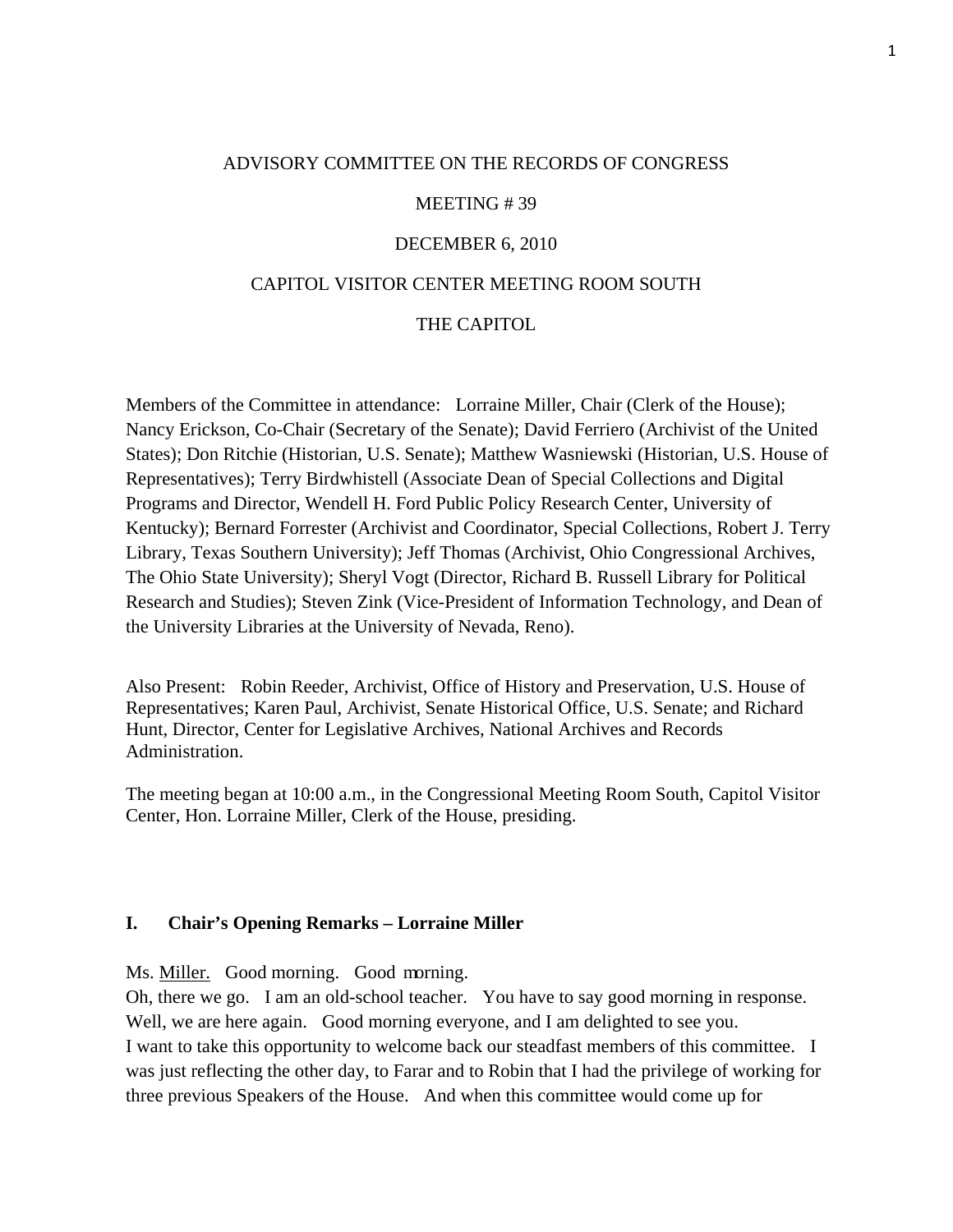appointment, a lot of times it didn't get the attention that it so deserved. But now, having been a part of this committee for the last few years, the work that we do is so important, and not only to the House and the Senate, Nancy, but for the Federal Government itself. And it is one of the reasons why the Archivist is such a key part of this.

I want to thank the committee members for sticking with us and for your intellectual input on some of the policy decisions, and also extend a big thanks to our constituent groups, our advocacy groups, who have also participated in this process vigorously.

We won't name names, because the moment you name a name, you forget someone, and then they say, "you didn't mention me." But just know that this committee appreciates your input and following what we are trying to do here. This is very important.

So as many of you know, we have, over the last few months, had some additions on the House side. And one of the highlights of this, Don, is our selection of a new House Historian. So it is my great pleasure to welcome to the table Matthew Wasniewski, who we have gotten to know very well. In just a minute, Don will say some nice things about you that we paid him to do, and then Matt will offer some remarks.

Before we get started, are there any kind of opening remarks from our committee members? Terry? Any of you? Well, good. Don, do you want to say a couple of things about our new House Historian.

Mr. Ritchie. I will say that everyone in the Senate Historical Office was ecstatic that Matt Wasniewski was appointed to be the House Historian. It is very important for everything that we do on the Senate side that we have a colleague and a counterpart on the House side. And we try to have -- unlike much of the relationship between the Senate and the House-- we try to have a very agreeable relationship and work in tandem because we always succeed if both sides are operating together.

And we have worked with Matt for years in so many different capacities, and we know his work, and we find him such a great collegial person that we just think the House of Representatives in this case made the absolute right decision.

#### Ms. Miller. Great.

And Matt has been with the Office of the Clerk the last 8 years with our Office of History and Preservation. I was put in a pretty difficult position because I was asked to be a part of the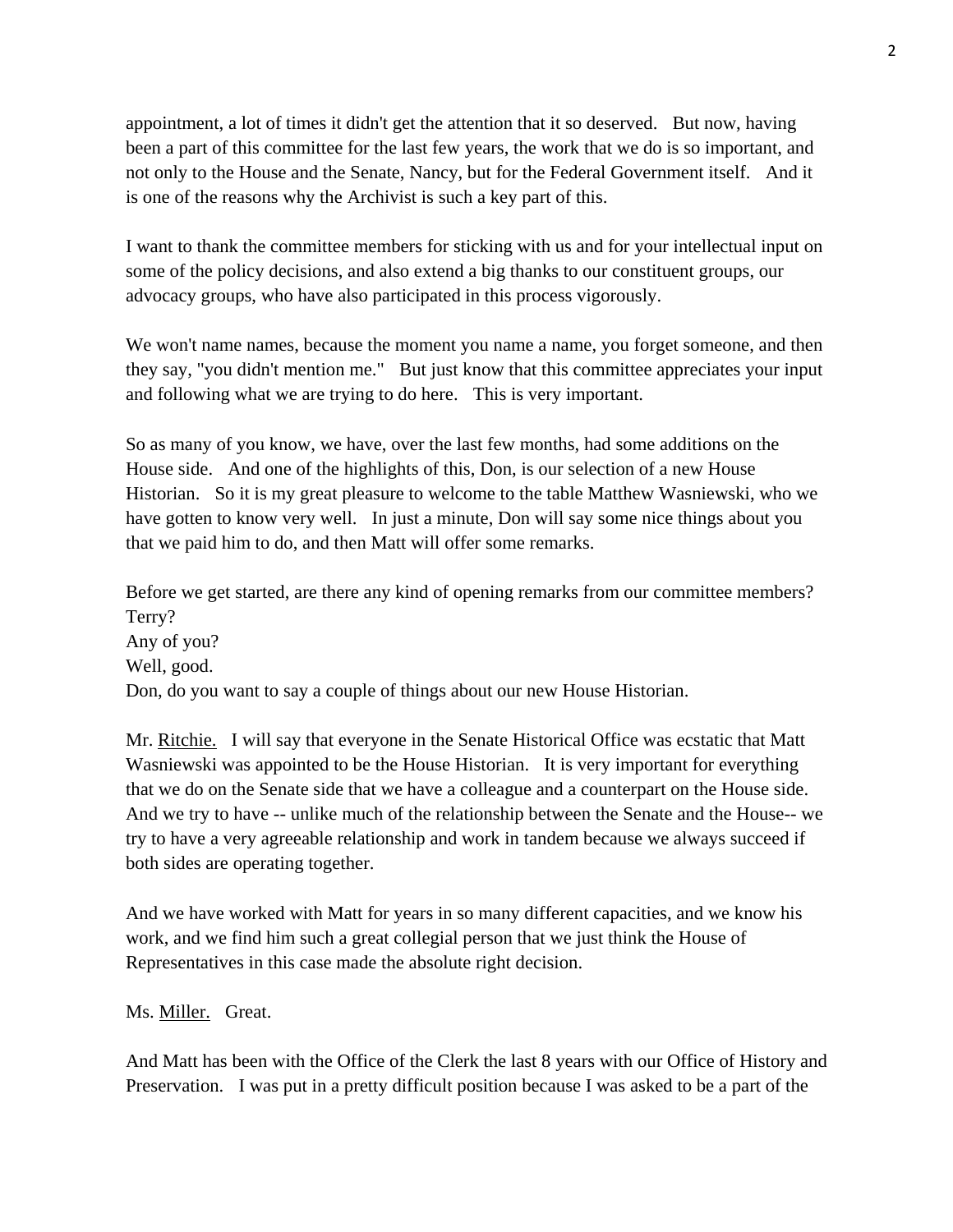search committee. And so you are trying to find the balance of saying, folks, we don't need to search; he is here. But you can't say that. People have to come to their own conclusions.

Through the process and through interviews, we had a robust national search. The candidates were Book of the Month Club honorees; really significant people. And Matt blew them out of the water. He is very organized. He is a historian's historian.

Matt, this is your 2 seconds in the sun.

Mr. Wasniewski. Thank you both.

I have a few brief remarks in the spirit of the freshman tradition that you ought to be seen and not heard.

Ms. Miller. Is your mic on?

# Mr. Wasniewski. There we go.

First of all, Madam Clerk, I wanted to thank you personally for your kindness and your support during my 8 years in the Office of History and Preservation, and thank the Office of the Clerk for all of their support.

And going forward, as I take on my new dispensation, I appreciate greatly your continued support.

Madam Secretary and Mr. Archivist, I have gotten the chance to know you a little bit better in recent months, and I am looking forward to continuing those relationships and working with both of you on important issues that will come before this committee.

And members of the committee, many of whom I have worked with personally for many years now on many different projects, I look forward to continuing those relationships going forward. And I look forward to our future endeavors.

I have only been on the job for 6 weeks, so I don't have a lot of projects to talk about. I can say that my office is undergoing a transition now that I think will make it a public history office that is worthy of our institution's rich heritage and will make it a topflight public history office. And institutional competition being what it is, we have our sights set on Don's high standards over on the Senate side.

To be successful, the House Historian's Office must have a strong and collaborative relationship with the Office of the Clerk, and going forward, I expect a very long and fruitful partnership with two of my very dear colleagues from the Office of the Clerk, Robin Reeder,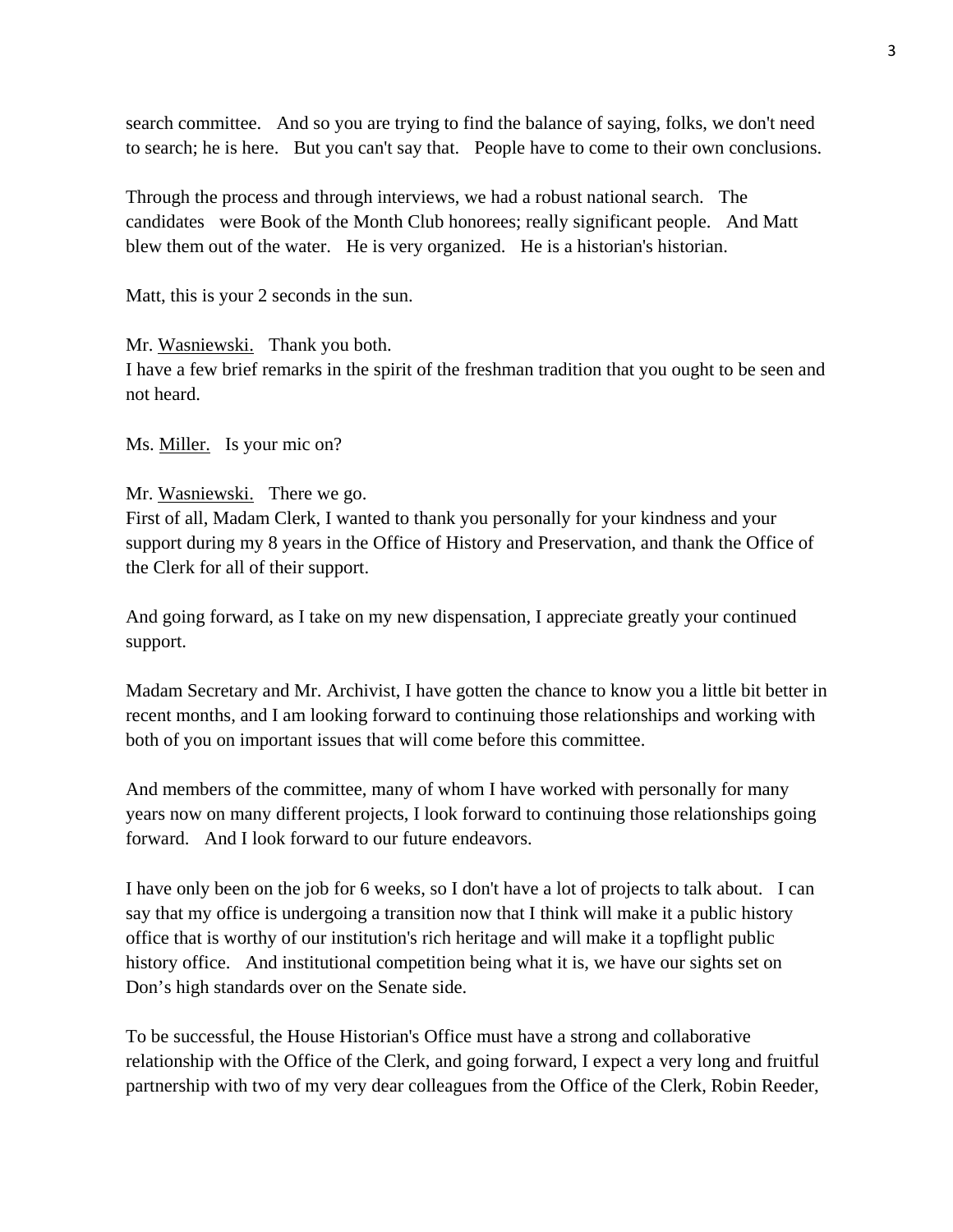the Archivist of the House, and Farar Elliott, the Curator of the House.

I have been an observer of this committee for many years now. So I am not a stranger to the issues that have come before it, and two in particular hold my interest now. The first is the NARA Transformation Plan, which I think holds great promise for raising the profile of congressional records. And the second is the Task Force on Description, the group working on the Next-Generation Finding Aid, which Dick Baker had been such an articulate advocate for, for so many years. I strongly believe if we are going to inspire a new generation of historians to write about political history again, and particularly congressional history, we are going to need to raise both the profile and the accessibility of congressional records.

As a House Historian, I have a very real stake in this issue because one future measure of the success of my office, as I see it, 5 or 10 years out, is going to be: how many young scholars, how many young historians have we turned on to an important House history topic that is begging to be done? The biography of Clarence Cannon, for example, or the biography of Mary T. Norton, or the definitive history of the Office of the Resident Commissioner, and everything that falls in between.

Through my own personal experience, I know that scholars, once they are directed to Richard Hunt and the Center for Legislative Archives, they are in the very best hands. And I look forward to working with this committee to see that House and Senate records get the resources and get the attention that they richly deserve.

Thank you.

Ms. Miller. Thank you, Matt.

Ms. Vogt. Having been around a long time and actually having been chair of the Congressional Papers Roundtable at the time the House Historian's Office became more politicized, I want to say how thrilled I am to learn that Speaker Pelosi and Mr. Boehner worked together to make this a professional search, and actually the archival community is so glad to have that happen and to see a return to that in the House. We were thrilled when Matt was selected.

#### Ms. Miller. Thank you.

Besides it being a personal benefit for our office to have Matt, you have to look at the competition and the caliber of people that were a part of the search, but he has the temperament. He is the right guy. And this was done in a bipartisan effort. Barry Jackson was with us every step of the way with the committee, interviewing, talking to candidates. And we really grilled these people pretty aggressively. So it was a good process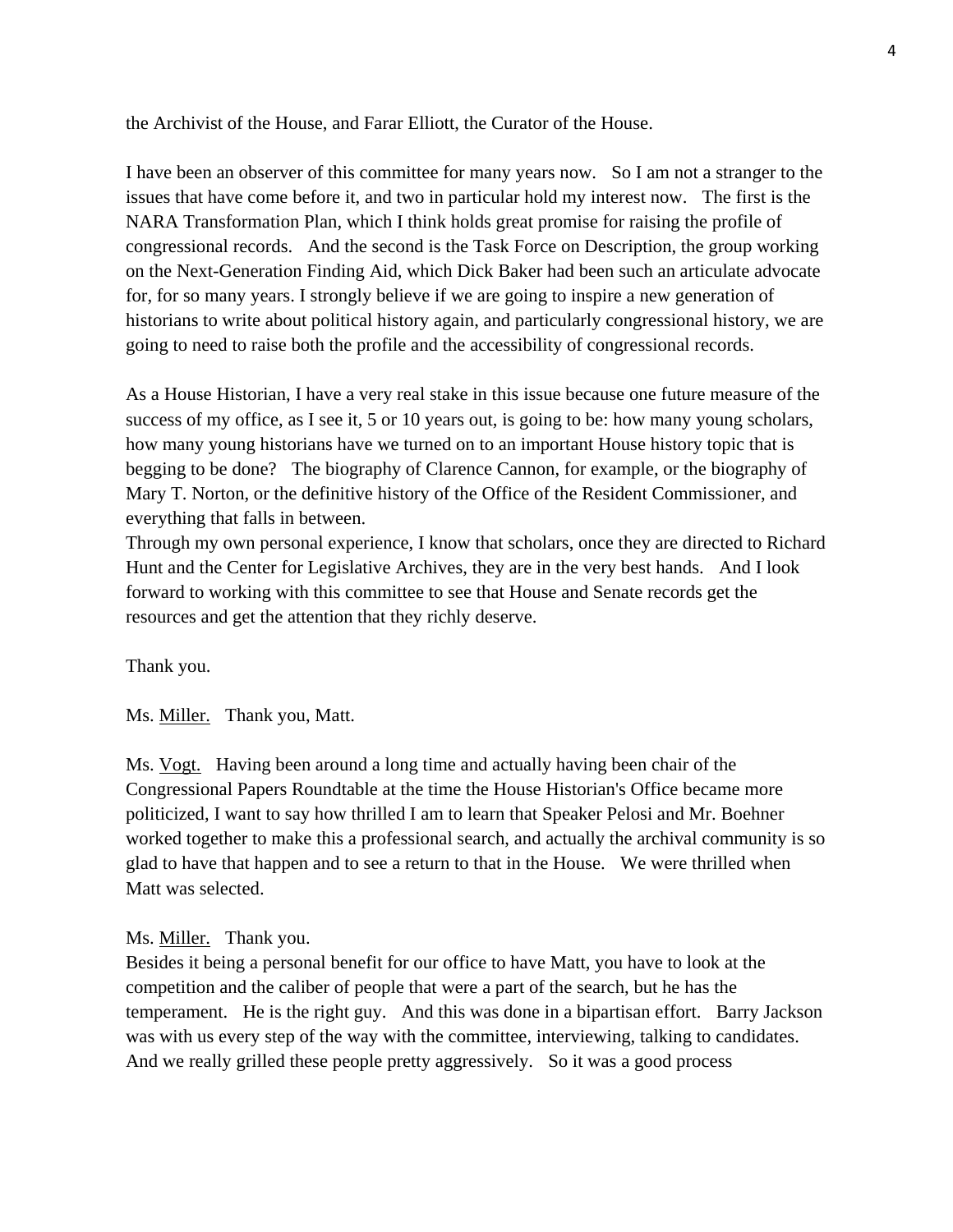I imagine it was a little nailbiting for you, Matt. But I was confident through the whole process. It really turned out well, not only because he was selected, but the way the process was set up, and it was fair. It was open, and I am delighted that the archival community sees you as a willing applicant. Great. Thanks, Matt, and welcome.

Mr. Wasniewski. Thank you.

.

Ms. Miller. I would like to welcome and say thank you again to our lovely Secretary of the Senate, Nancy Erickson. I have enjoyed working with you, Nancy, over these last few years on various projects. And I know that you will carry the torch as our incoming chair of the advisory committee.

I would also like to give kudos and welcome to David Ferriero. David is our Archivist of the United States. He was just meeting the CAO a minute ago, Dan Strodel, and I said, "Dan, bow." I know you have been quite busy as of late. And we look forward to hearing about the transformation plan for the National Archives.

So I wanted to preface our discussions by highlighting some of the events in the Office of the Clerk, beyond our new Historian; our curatorial staff has been moving art during the recess as a result of our "Greening of the Capitol" initiative.

One of the things that will happen with the Historian is our Office of History and Preservation will be transformed to the Office of Art and Archives, which is more descriptive of what they will be doing. And we were really focused on trying to make sure that there was a direct correlation, that people knew that we were archivists. And we are proud of that, right, Robin? So, later, Farar will give you a thumbnail sketch of what Art and Archives, A&A as we call it in the Clerk's Office, will be doing. But I think this is a great opportunity to highlight more of the art and the archival mission of the Office of the Clerk.

So, in August alone, there were about 100 moves of art in the Capitol. We also completed publications documenting historic spaces in the House of Representatives. There are copies of those pamphlets in your packet. And there are digital versions on the Clerk's Web site. And just last week, the portrait of John Marshall, which has been out for the past year being conserved, was reinstalled on the third floor of the Capitol, just outside of the House Gallery.

Robin Reeder, the House Archivist, has been quite busy with the end of Congress. We are working with departing Members' offices and with committees busily transferring their records. They have been as busy as a one-arm paperhanger because we have so many departing Members; not only Members that chose not to seek re-election, but those that lost in the general election. It is unbelievable. I think the AOC said that there are about 211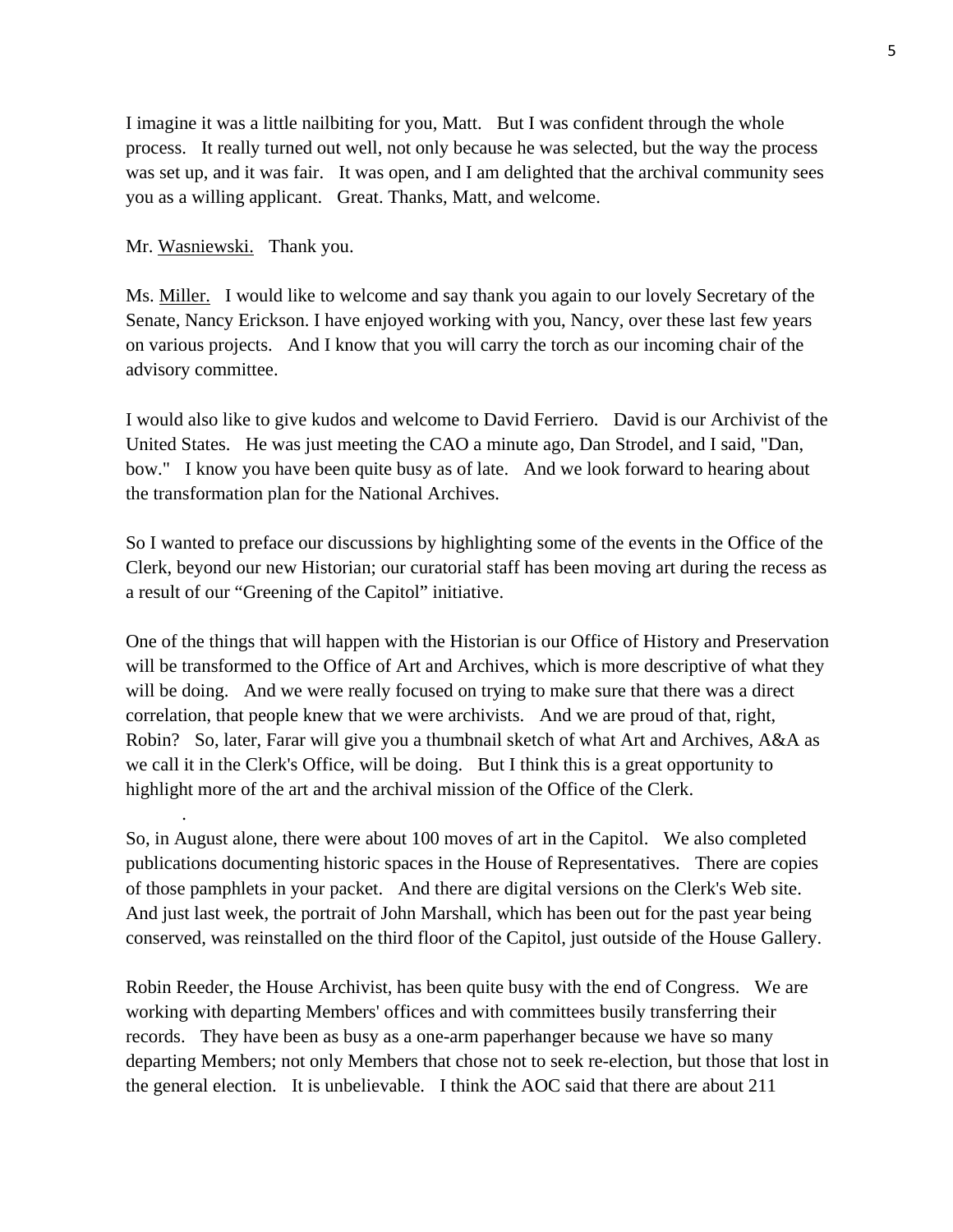different office moves that we are making in the House alone. So if you are walking the halls of the House Office Buildings, you will see lots of furniture and debris in the halls. And that is because of all of these tremendous moves that are going on. Later this morning, Robin will talk to us more about their archival activities.

So now I would like to yield to the distinguished Secretary of the Senate and the co-chair of the advisory committee, Nancy Erickson.

# **II. Recognition of Co-Chair – Nancy Erickson, Secretary of the Senate**

Ms. Erickson. Good morning, everyone.

As you all know, the Senate and House are in a lame duck session, and I think I speak for all staff that we are ready for the completion of this Congress.

And as we were preparing on the Senate side for a Saturday session, which brought back memories for many of us of many Saturday sessions a year ago when we were working on the health care bill, Don Ritchie sent me an e-mail on Friday -- one of his historical minutes - and reminded me that if we didn't have the 20th Amendment passed in 1933, that the second session of the 111th Congress would begin today and run through March 3rd. So we are grateful for the passage of the 20th Amendment as we wrap up our business.

Education and outreach, I think it is fair to say, have been a priority for Lorraine and me during our tenure on this committee, and we take that responsibility seriously. The orientation program for new Senators—a 3-day program—is really quite unique in that it is an orientation that is led by Senators themselves. And it concluded with a visit to the National Archives Legislative Vault. And we were grateful for David and for the Foundation of the National Archives' support of that event. But it was a wonderful way to educate Senators-elect about the importance of preserving their papers right away. And we will be following up with their offices individually once they take office.

After a lecture that Don Ritchie gave in the old Senate Chamber, one of the new Senators-elect came up to me and to Betty Koed from Don's staff and said, I am really glad that you have archivists on your staff, because I want someone to follow up with my office right away. He recognized not only was it important for him to preserve his records from the get-go, but it is also a part of an effective and efficient organization to have a trained archivist on staff.

Continuing in our education and outreach efforts, at this last meeting, David kindly offered to host a coffee for Senate and House archivists. And this provided an excellent opportunity for us on the Senate side to extend an invitation to folks who, quite frankly, haven't been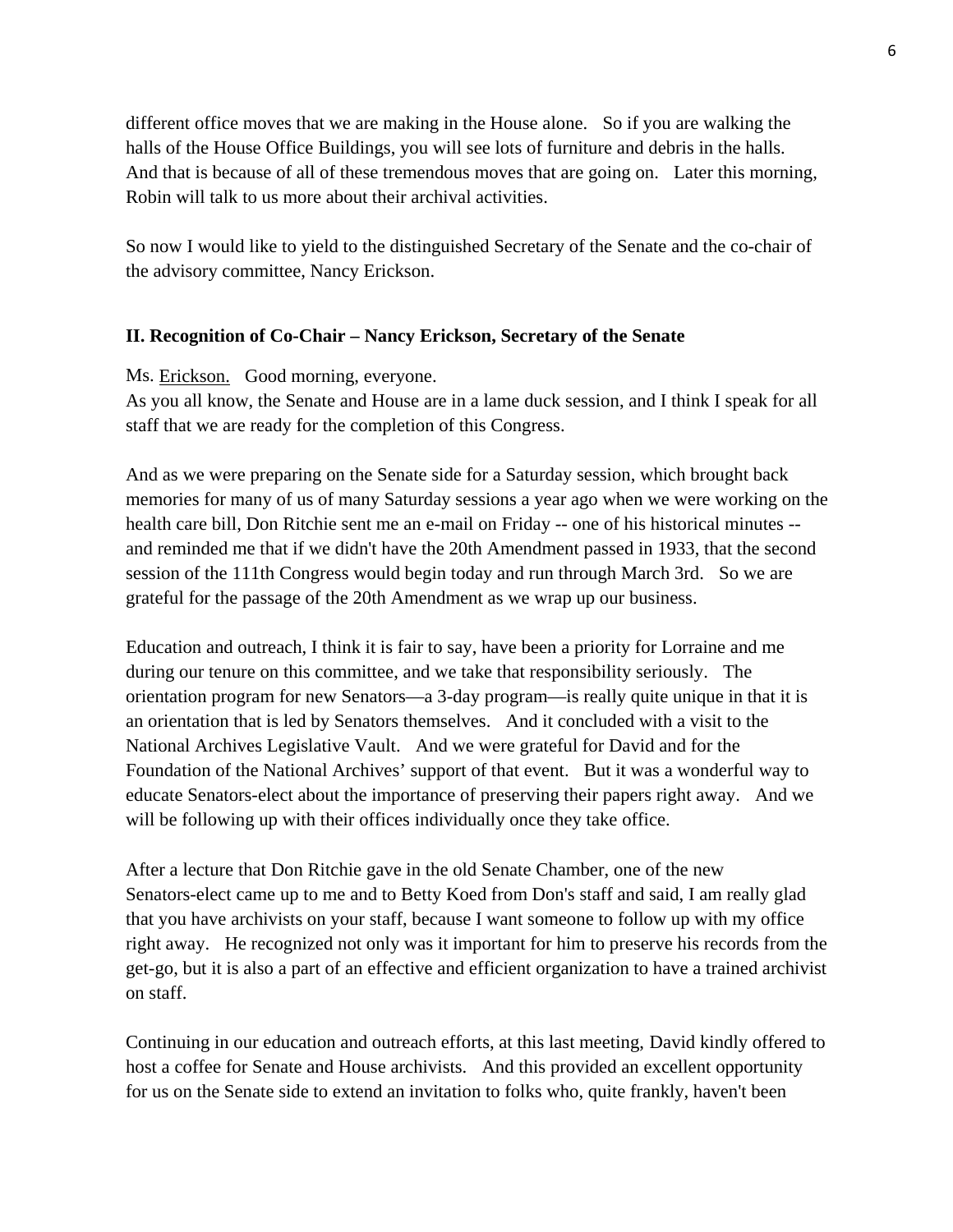active in our CHARM group and other activities that we have planned for archivists. So it was an opportunity to reach new people, particularly some committee staff directors who came down to the Archives for the first time and had an opportunity not only to meet the new Archivist of the United States but to engage in a lively discussion about archiving. One point the session highlighted was the safeguards that are in place at the National Archives to preserve electronic records. So thank you, David, for making that opportunity available.

With respect to our departing and retiring Senators, Karen Paul and her staff, a total of three people now working on archiving in the Senate, are working with departing Senators and their staff on their records. And I am pleased to report that among the Members, 17 Members out of 18 have selected a repository.

Last week, I had a great meeting with David on the reorganization plan, and I am not going to steal his thunder, but I think it is fair to say that every member who has served this committee since 1990 would be very pleased with what David is proposing. And following the meeting, I said to Don, you have to call Dick Baker, our Senate Historian emeritus, to share the discussion that we had with David, and I will leave it at that. But I think folks here are going to be very, very pleased.

With respect to the declassification of Senate records, following Don Ritchie's participation in a meeting of the Public Interest Declassification Board in July that focused on the declassification of older records of Congress, we sent a request to the Center to proceed with a systematic review of classified Senate records that are more than 25 years old. As a result, the National Declassification Center will begin a preliminary review and analysis of declassification issues in the approximately 1,000,625,000 pages of classified records that are more than 25 years old. Records of highest anticipated research use will be given highest priority. A project plan and time line are expected by mid-January.

Finally, the passing of Senator Byrd marked an end of an era in the United States Senate, and it resulted in over 1,300 cubic feet of records being transferred to the Robert C. Byrd Center for Legislative Studies at Shepherd University, via a 53-foot trailer and a separate 26-foot truck. This transfer joined another 2,200 feet of material that had been transferred at an earlier date. And, according to Karen Paul, the outstanding characteristics of the collection include evidence of a history, of devoted recordkeeping and complete documentation over the years, as well as an enormous quantity of memorabilia that surely will provide rich resources for future exhibits.

And I just want to say a special thank you to Karen Paul and her staff for working so diligently. I think special recognition also has to go to Ray Smock at the Byrd Center. This required enormous effort. This is one responsibility that the Secretary has that is a daunting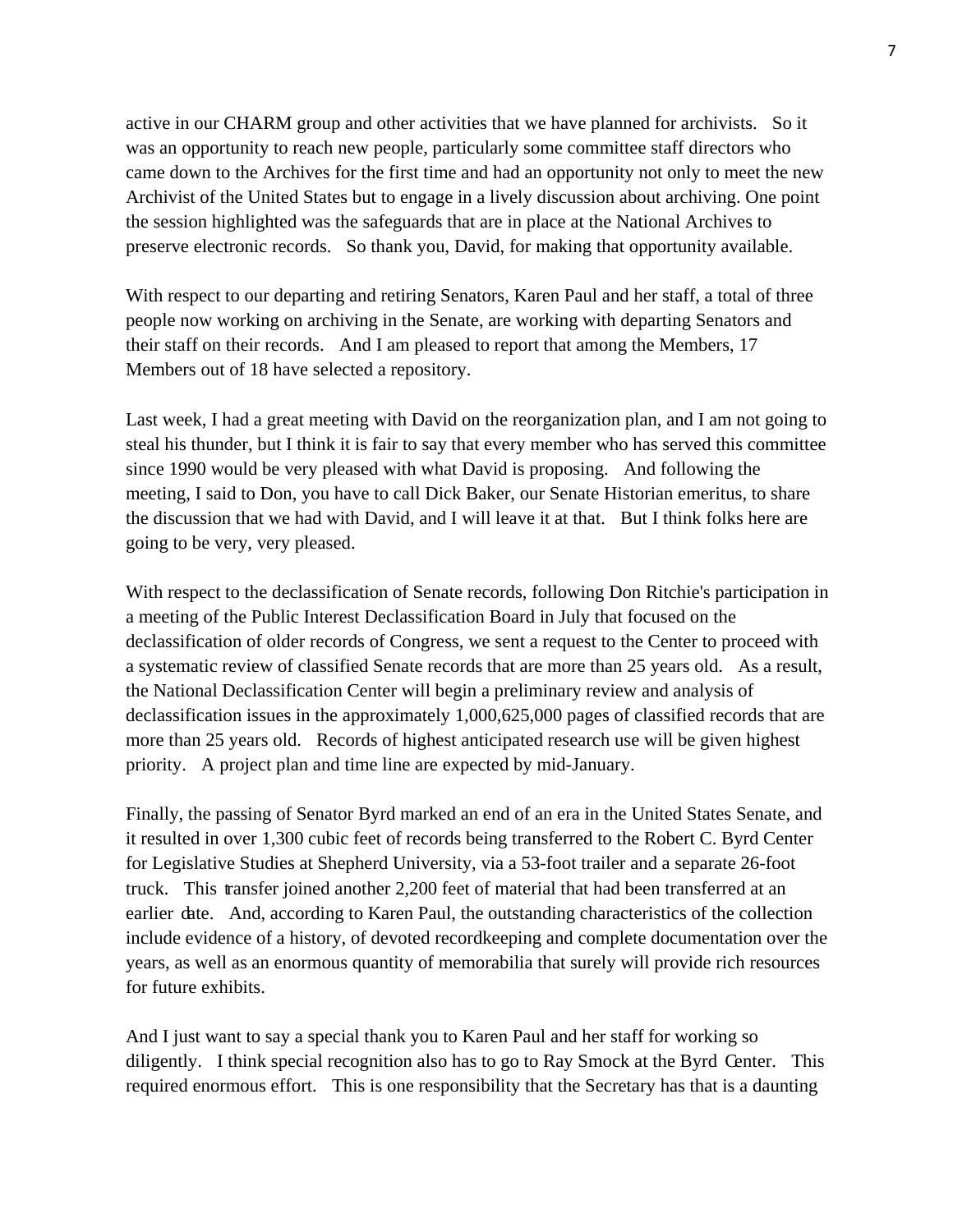task. It is also personally difficult to go into an office when the staff is grieving, and they are faced with the enormous task of not only closing down an office, but in this case, transferring volumes and volumes of records.

So I want to also pay special tribute to the staff of Senator Byrd, who worked tirelessly under a 60-day time frame to close the office. And I know that it will be a rich resource for future historians and folks doing congressional research.

Finally, I just want to say thank you to Lorraine. I am going to get teary-eyed talking about her. But Lorraine and I worked together on some pretty difficult issues off the bat during the opening of the Capitol Visitor Center. Immediately, we were also given charge of the responsibility of implementing the Honest Leadership, Open Government Act that gave us a firsthand view of the challenges of implementing a far-reaching statute that drastically changed the Lobbying Disclosure Act. And I think we had 12 weeks to implement that act. And if anyone would have told me that we could get that done -- it really was a challenge. With the natural differences between the House and the Senate, it is not something that is done every day around here. We literally had to implement this act joined at the hip. And so we worked together on some difficult issues, but I think it helped us to forge a very close working relationship. And our partnership working on this committee has just truly been one of the delights of our tenure working together.

So, personally, I am going to miss working with Lorraine, and I know you all join me in lauding her leadership on the Advisory Committee.

# Ms. **Miller.** Thanks, Nancy. Your check is in the mail.

We couldn't have accomplished all of this unless both of us had decided we were going to work together, even though she is a part of the lower body, and we are the upper body. But it is House and Senate together, and we had a mutual task that had to be done, and we just had to dig in and get it done. But with that, I would like to recognize the Archivist of the United States.

# **III. Introduction of David Ferriero, Archivist of the United States**

Ms. Miller. You know, I have been really impressed with how David has come aboard. He has gotten his hands immersed in the Archives, and he has reached out. Sometimes you come into these new positions, and you get so myopic; you are looking at what you have got to do. But while he was focused on what he had to do in the National Archives, he looked up and looked around and brought Nancy and me into his circle, as well as many of you in this room. So, David, would you like to have a few opening comments before we get to your big report.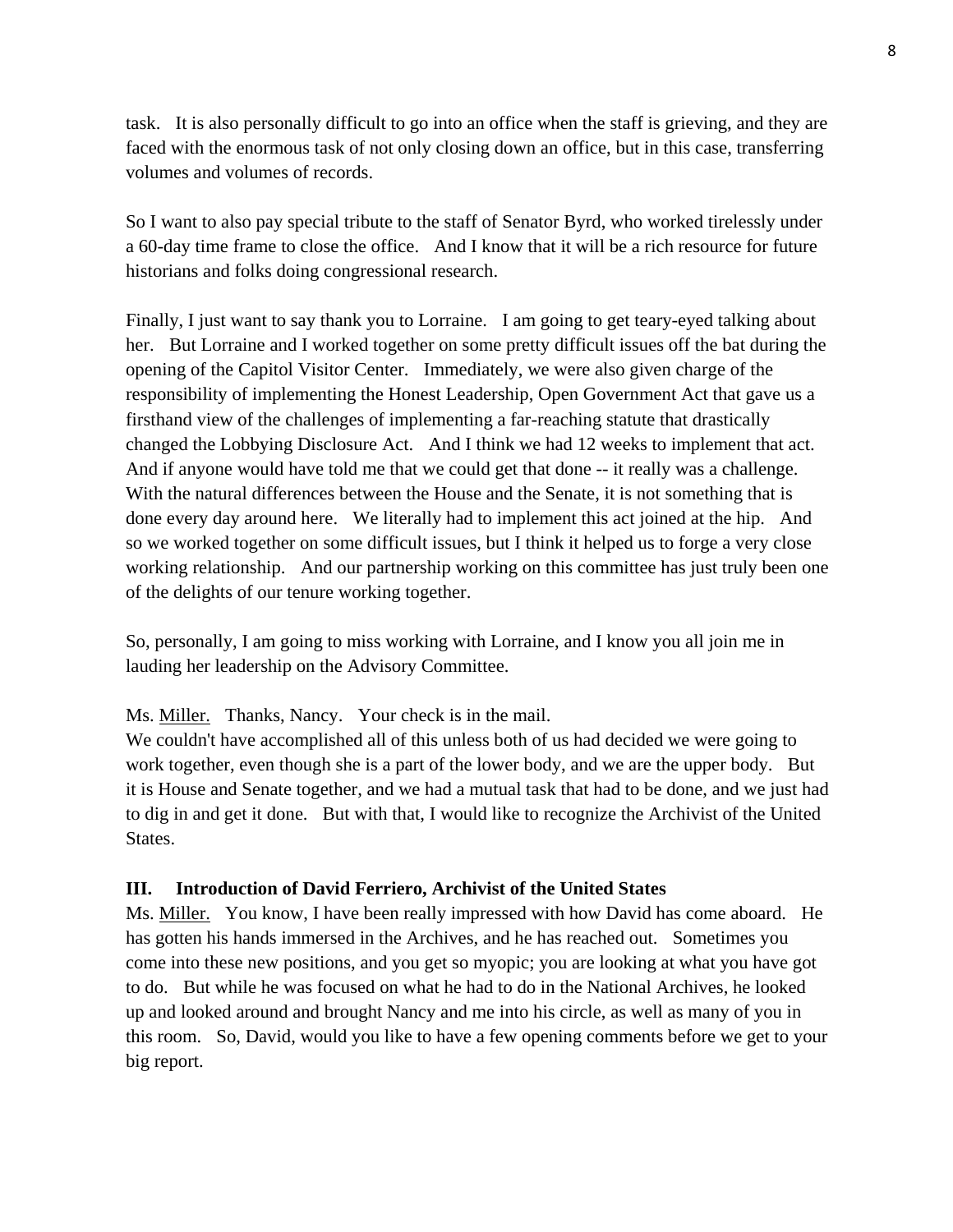Mr. Ferriero. Thank you and good morning. Thanks to the committee. It has been an incredible first year of learning. I had an opportunity not long ago to meet with the Ambassador to Canada, David Jacobson. He was the guy in the White House working on appointments who talked to me about the job, and I had an opportunity to give him an earful about what he didn't tell me about the job.

It has been a great learning experience. Thanks to all of you for your education of me. Thanks especially to the stakeholders around the room who have also been very honest with me about what works and what doesn't work, and your relationship with the Archivist.

Congratulations to Matt. I look forward to working with you. And you know, as a result of our last meeting, we made the decision at the Archives to create the archives historian position, long overdue. So I look forward to working with you on that task.

Thanks especially to Nancy and Lorraine for your friendship, for also being very honest with me about the ups and downs of the relationship with the Archives. And I am really honored to be working with both of you. And I am going to miss you like crazy.

Ms. Miller. Thank you.

Mr. Ferriero. We have a little gift from your friends at the National Archives. These are facsimiles of pages from the very first House Journal.

Ms. Miller. Oh, great.

Mr. Ferriero. I know this is a favorite of yours. One page shows when the House first convened on March 4, 1789. And on the second page, the first actions taken on April 1st, when the House finally achieved a quorum, which were the election of a Speaker, Frederick Augustus Muhlenberg, and the election of the first Clerk.

Ms. **Miller.** Thank you, David.

I really don't get excited about a lot of things. But seeing the Journal, the 1789 Journal right there in front of me, that is a big deal. Great, thank you. You are a love doodle. I really like this.

#### **IV. Approval of the Minutes of the Last Meeting**

Is there any objection to dispensing the reading of the minutes? Great. Are there any corrections to the minutes? Okay.

If there are no corrections, the chair entertains a motion and a second for their approval?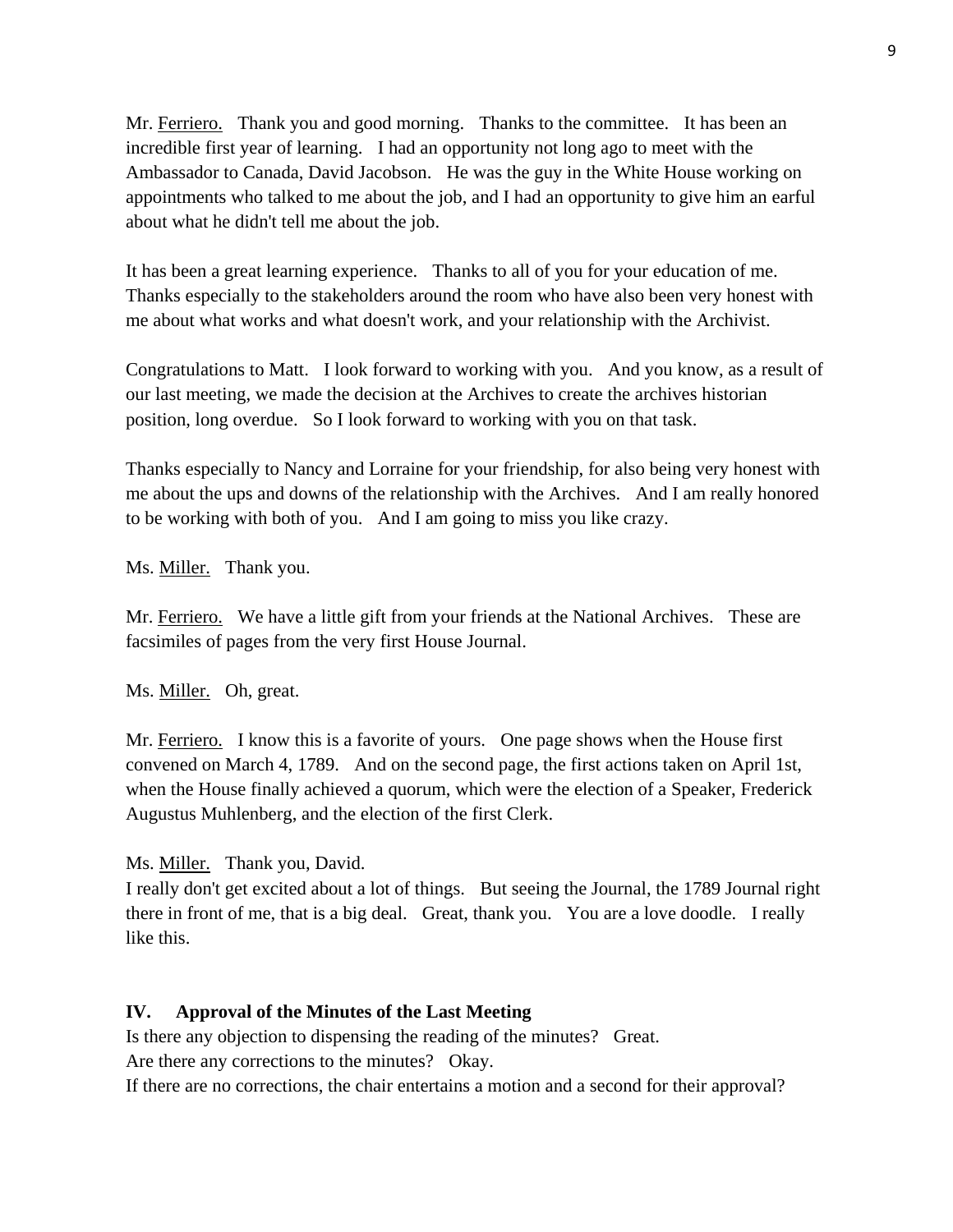Mr. <u>Ritchie.</u> So moved. Ms. Miller. Second? Mr. Birdwhistell. Second. Ms. Miller. It has been properly moved and seconded. And our minutes are approved. Thank you very much.

We have a very big agenda today, and we have got a lot of things to do, so let's move along. We will begin with our discussion of the "NARA Transformation Plan: A Charter for Change." I would like to recognize David to tell us about the NARA Transformation Plan, and I am also interested to hear how it will affect the Center of Legislative Archives, since we have a vested interest in that.

# **V. Discussion of NARA Transformation Plan:** *A Charter for Change*

Mr. Ferriero. As you know, I have been on the job for a year now and have visited 21 of our 44 facilities around the country to get an opportunity to listen to the staff. In each of these settings, I have set aside time to meet with the entire staff to get a sense of what it is like to work in the National Archives from their perspective.

I have also met with anyone who will meet with me, stakeholders and folks on the Hill and Members of Congress and staff and just about everyone, to help me put together the picture of the Archives, what we are doing right and what we are doing wrong. As a result, I launched, during the summer, an internal task force to help me think about the future. In their final report, which you have in front of you, I would like to focus on two sections. The first, pages 4 and 5, is a set of the six transformational outcomes that we are aspiring to, and each one of these is based on what I heard from the staff and what I heard from the stakeholders in terms of what doesn't work.

So the first one is creating one NARA. It shouldn't be a surprise, but the farther you get from 700 Pennsylvania Avenue, as a staff member, the less you feel part of one organization, the less you feel your voice is heard. In St. Louis, folks don't feel that Washington understands what is going on. So creating a sense of one agency, one organization, is huge for us.

Being out in front in terms of electronic information -- this agency is responsible for advising the Federal Government and the White House on its use of technology. That means we need to be out in front in terms of our use of that technology. We should be experimenting with new and emerging technologies, so we are in a position to give that advice. We are not there. We are far behind.

An agency of leaders. One of the things I discovered in the process of learning about the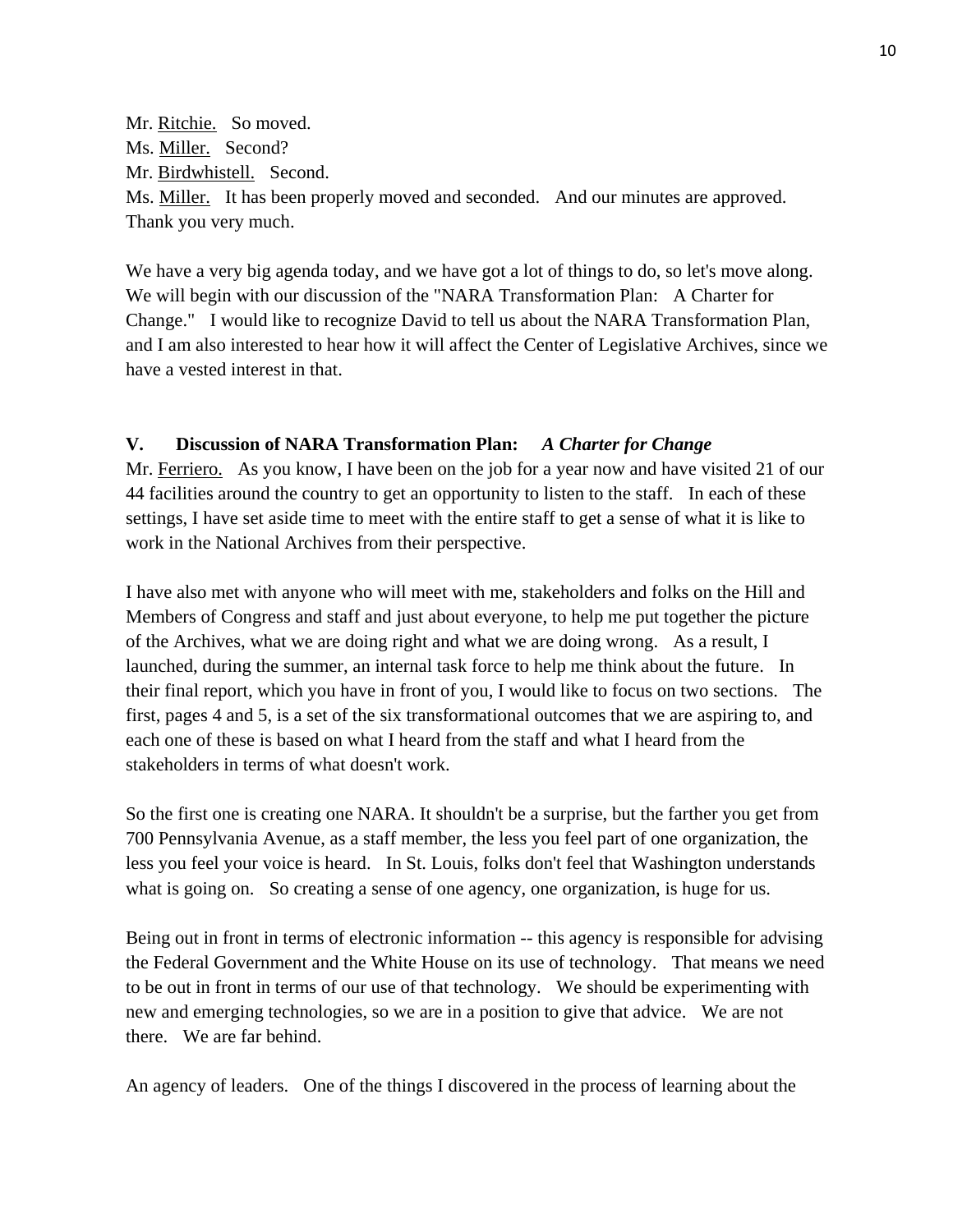agency over the past year is there is an enormous pent-up feeling of desire to contribute to the organization, and the folks have not had a chance to contribute in a meaningful way. I am convinced that leadership can come from anywhere in the agency, and we need to create opportunities for the staff to be able to contribute. The work with the task force over the summer, in fact, has convinced me that I am right on this, and this was a staff-driven process. So how can we create a culture where that leadership is fostered?

We are, and you may not know this, but we are tied for bottom of the scale in terms of best place to work in the Federal Government. We are tied with HUD. It is not a good position for the new Archivist to be in, and I am committed to making this the best place in the government to work. So we have a fair amount of work to do in transforming that aspect of us.

We need to be a customer-driven organization. We have a history of developing procedures and services that, frankly, meet the needs of the staff rather than the needs of the users. We need to turn that around and put the user at the center of everything we do; users being the agencies that we deal with, the Congress, the historians, and all of our user groups.

And the last one is an open NARA. We are and have been a pretty insular organization. We don't look around for other ways of doing things. We are not very communicative. And that has led to all kinds of problems in terms of people's awareness of what we are doing and what we are up to.

So that is the framework around which the plan was created. The plan comes with a reorganization, and despite what some of my staff might think, it is not a rearranging of the deck chairs. It is actually a transformation in terms of how we are organized.

We are in the process of driving out repetitive and duplicative processes across the organizational silos, flattening the organization, and making it a much more efficient and effective organization. An implementation team is now hard at work. They have until January 15th to deliver to me a final report on three themes: One, organizational values. I am firmly convinced that we need to agree on a set of values to which we aspire that everyone can understand and buy into and can make choices on their own against those values. Is this the kind of agency that you want to be working for?

The second theme of the implementation team is quick hits -- easy kinds of low-hanging fruit that we can move quickly on. I am really anxious that we have some momentum developed in the agency. I don't want this plan to sit on a shelf somewhere and languish. We need to start making changes that demonstrate we are serious about this transformation.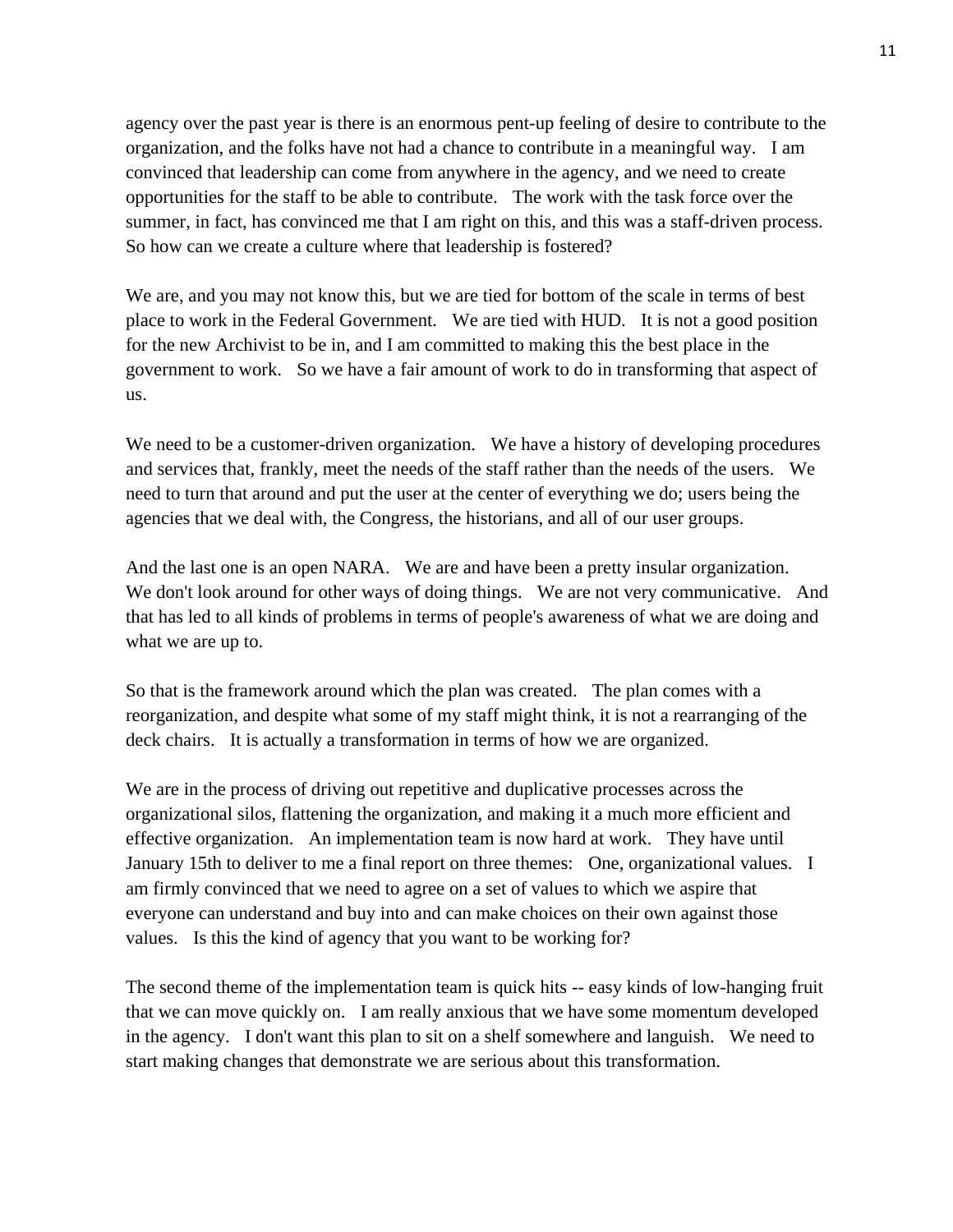And the third is the most complicated one, and that is the one that the organization team is working on -- flushing out the next level of the organization.

As I said, that all comes to me on the 15th of January. I am personally very excited about it. I am pleased that the staff stepped up to this challenge. I am pleased that we were able to incorporate lots of social media tools and engage the staff in this conversation. We used IdeaScale and other things to bring them along through the entire process and give them an opportunity for their voices to be heard in this transformation. I could have brought in an outside consultant to do this, but I am especially pleased that this came from staff. That is the best part for me.

And if you turn to page 15, and for those of you who are sitting around the room who don't have this in front of you, it is on the NARA Web site. On page 15 is the proposed siting for the Center of Legislative Archives, in a new unit tentatively called Library and Museum Services. We are now in the process of incorporating "Congressional" in that, as a result of our conversations. And you may ask why with Library and Museum Services? This includes Presidential Libraries. I have learned and have come to appreciate the work that Richard and his staff have done on electronic records, and the parallel operation within the National Archives is the Presidential Library System. Both are way out in front, on basically a shoestring budget, on getting a handle on electronic records, and I want to capitalize on that. So bringing the two units who are out in the front on electronic records issues together in one unit works for me. And that is the primary motivation for me.

I also think that the museum outreach and exhibit functions can benefit from Richard's content, Richard's expertise, and the experience of his staff to do a better job of exposing the collections held in the Center. So those are the rationales for that. I would be happy to answer any questions.

Ms. Miller. Committee, do you have any questions you want to ask of David? Feel free. This is the time.

Mr. Forrester. Good morning. I understand your reorganization. Financially can you give Richard the support he needs to make this transition to address the enormous amount of electronic records facing him? We have gone from the storage of gigabytes to terabytes overnight, correct? So I was just wondering if there is support for that.

Mr. Ferriero. We started in 2004 building the Electronic Records Archive, which is funded. This is part of that process. We are working very closely with the new CIO in the White House, Vivek Kundra, and the appropriations folks and GAO and every agency who has any kind of control over our budgets to ensure we have the appropriate level of funding that we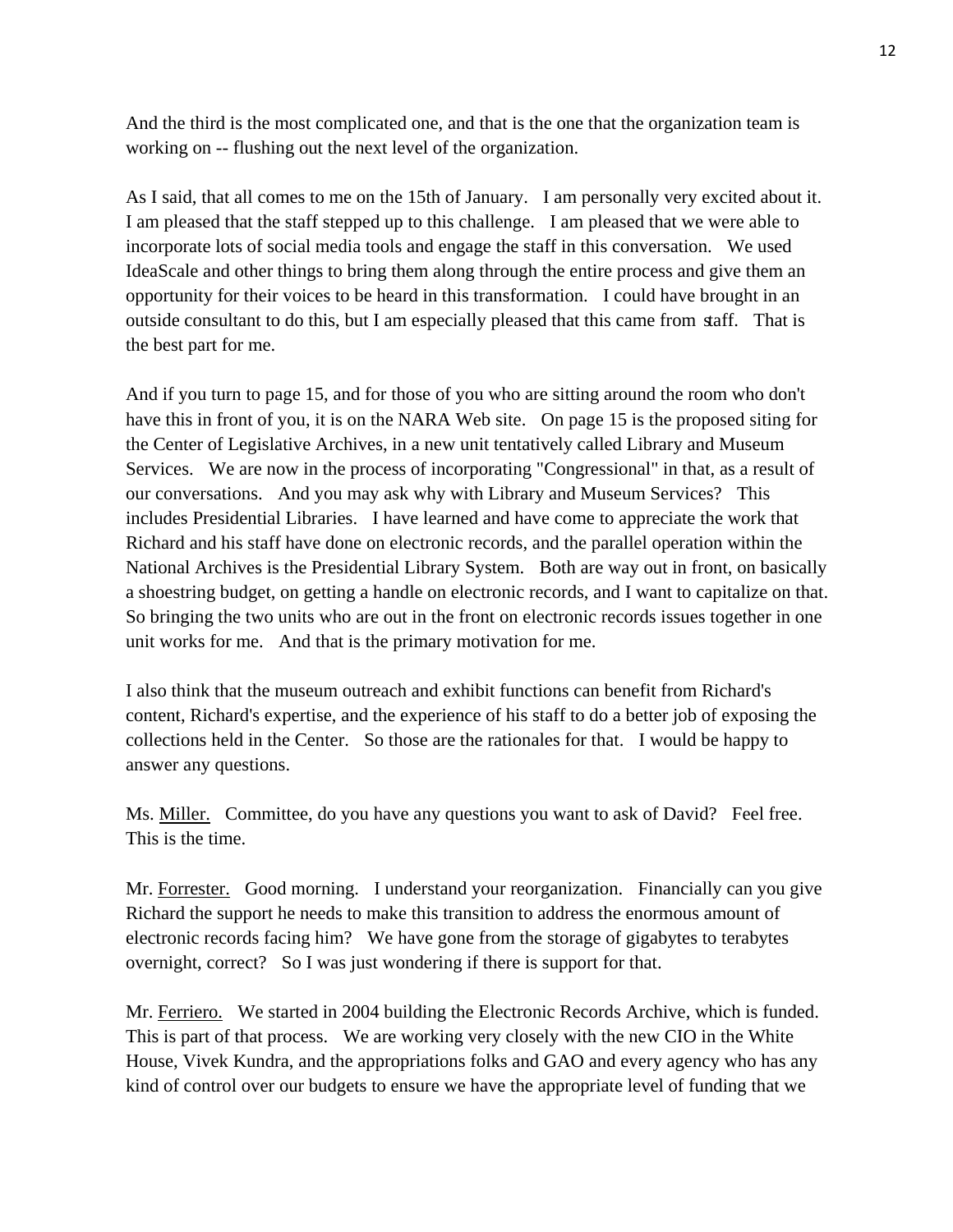need, not only for all of the Presidential electronic records, but the Congressional records also.

# Ms. Miller. Thank you.

Ms. Vogt. You mentioned Outreach and Museum Services. How will collaboration with the Center work?

Mr. Ferriero. We have, across the Presidential Libraries, across the regional centers, downtown on Pennsylvania Avenue and in the Center, all kinds of activities that are uncoordinated. This is an opportunity to bring together all of those activities to share the professionalism that exists within the agency, to do a better job in thematic emphasis across the Archives, and in the content that I have come to learn about and value. And the Center is an integral part of what we have to offer.

Ms. Vogt. I think that one concern we have is because the Center is doing an excellent job with their outreach activities now, we do not want to see that progress diminished by trying to collaborate with other units, when they are already stretched thin on their resources.

Mr. Ferriero. One of the great values of the plan, which I hope to be able to come back and report to you, is because we are coordinating and driving out duplication in the agency, it is giving us some flexibility that we haven't had before. So I am not as concerned about that as maybe other people are.

# Ms. Miller. Terry?

Mr. Birdwhistell. Having gone through a reorganization of my own library, I have great sympathy for what you are trying to do, and I want to be supportive. But one of my concerns, on the outside looking in, is that during my service on this committee with the leadership we have had, we have made tremendous progress for the Center for Legislative Archives. And your early recognition of that fact when you came in made us all very optimistic. My only concern is that as you look to rework such a large agency, that you don't place the Center for Legislative Archives in a spot where that headway we have made -- in recognition of the importance of Congress itself -- gets tangled up into a larger goal that you might have for the agency as a whole. I would hate to see us sacrifice the leadership that has been shown in this particular body over the next 2 or 3 years when I feel like we are just getting ready to make a major move for the Center and congressional collections.

Mr. Ferriero. This is something that came up when I met with Nancy earlier. This is not an attempt to distance or bury the Center within the Archives. And it does not change my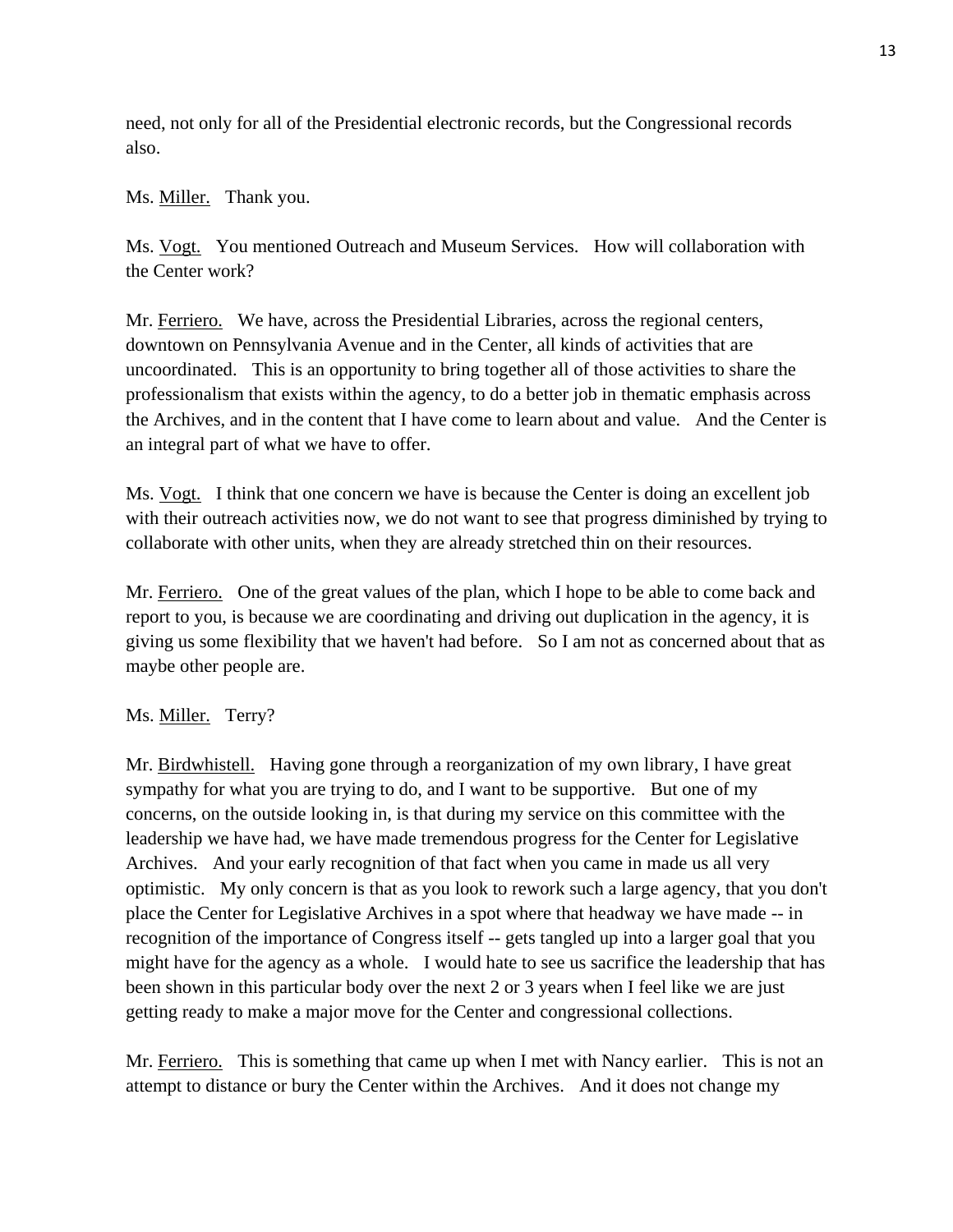relationship with Richard and his staff. This is a passion of mine. This is something that I am really focused on – space and the resources that he needs to do his job. One of the huge mistakes we made is not getting "Congressional" into the name of the box. We will take care of that.

Mr. Thomas. That was going to be my comment, somewhere in there, the word "Congress" needs to be highlighted.

Mr. Ferriero. It's kind of a no-brainer, isn't it?

Mr. Hunt. To go on record, Joe Cooper, who is not feeling well and couldn't attend today's meeting, called from his sick bed today with that very message: put "Congress" in the title.

Ms. Miller. That was my concern also. I see we are unanimous here. Because all of the work that has gone into the Center -- my God -- the worst thing that could happen for it would be to be buried. I underlined this point last night when I was reading through this again, and I saw the Office of the Presidential Libraries, and I said, oh, my God, Richard is going to have to fight day and night to stay alive, because so much of the agency's focus has been on the Presidential Libraries.

I just hope, Richard, that you have got your sword. But you have your sword -- you have the Archivist, who is very supportive of you and the Center.

As we always do in the Clerk's Office, you try to think about the present and the future. And David, yes, you are going to be there until you are ninety-nine-and-a-half as Archivist. But what happens on the day you leave and there is another Archivist with different priorities? We need to put "Congressional" in the title to make sure that the Center doesn't get lost in the shuffle, because it can happen so easily.

Mr. Ferriero. That observation triggers two comments from me. One, the plan can't be dependent upon an individual, cannot be dependent upon this Archivist; it has to be a plan that can stand by itself. The second is, this is not cast in stone. This is something new for my agency. If it is not working -- and I mean if it is not working in 6 months -- then we fix it. We don't live with it for 5 years and decide, oh, we made a mistake. That is built into it also.

Ms. Miller. Great. Thank you. That was interesting. And I am glad. And of course, we will hand the charge to our upcoming chairman, Secretary of the Senate, who will carry on the torch for the Center.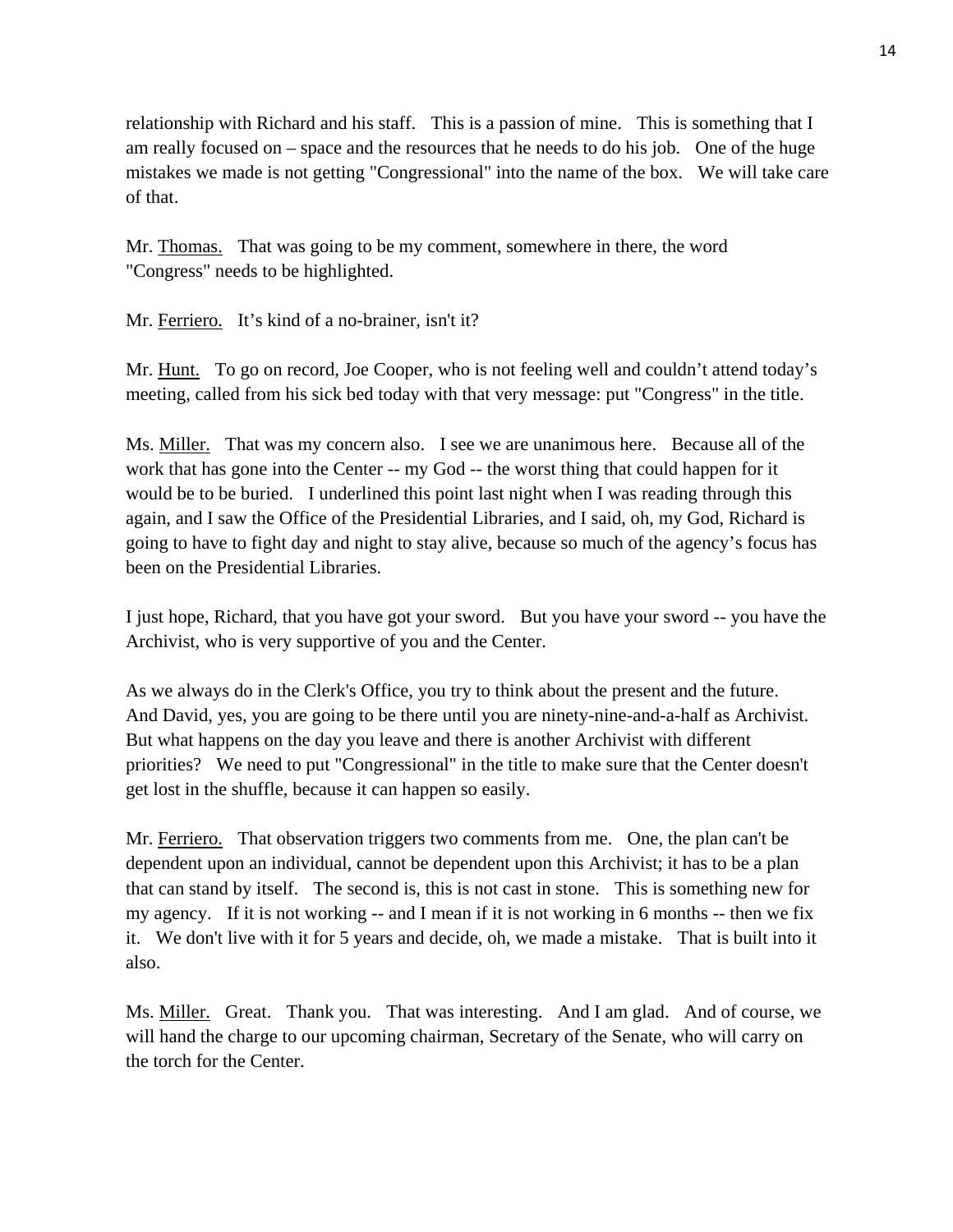Yes, Nancy?

## Ms. Erickson. Yes.

Mr. Birdwhistell. It seems to me that this advisory committee could play a key role in the initial implementation of the plan in terms of being a body that can give you direct feedback at our next meeting and the meeting after that so that there is no misunderstanding about where things are and how it is playing out. I assume we would be happy to play that role; this is what we do.

Mr. Hunt. I would just like to add the observation that we did a little research on the Center's history. From 1938 to the present, Legislative Records have been under 16 different organizations with 13 different names throughout the National Archives. All I can conclude from that is that they haven't found our place yet.

But for most of that history, we were always joined together with the large world of Federal agency records, which we found to put us at a competitive disadvantage. "You may have problems," the agency would say, "but our problems are a million times bigger, get to the back of the line." So this is transformative and potentially revolutionary to put us in with Presidential Libraries. But Lorraine is correct, they have some pretty deep pockets themselves and heavy resources. So I do have some challenges in front of me, and I am going to need your help in order to succeed.

I find it an interesting and intriguing combination when you put the records of representative government -- the two elected branches -- into the same office with public programs, which suggests an emphasis on civic education. This is a new powerful combination that could highlight the records of Congress, and the programs of the Congressional centers as well. I am nervous, I will admit, and can see unchartered terrain ahead of us. But I think there is also great promise here.

Ms. Miller. Committee, can we, by unanimous consent, support the transformation but keep an eye on the Center for Legislative Archives to make sure that they are protected and we are involved in the process with the Archivist? Can we, in unanimous consent, agree that that will be a charge of our committee going forward?

Great. Thank you.

Ms. Paul. May I ask a question? What is the time line for the implementation of a final draft of the plan?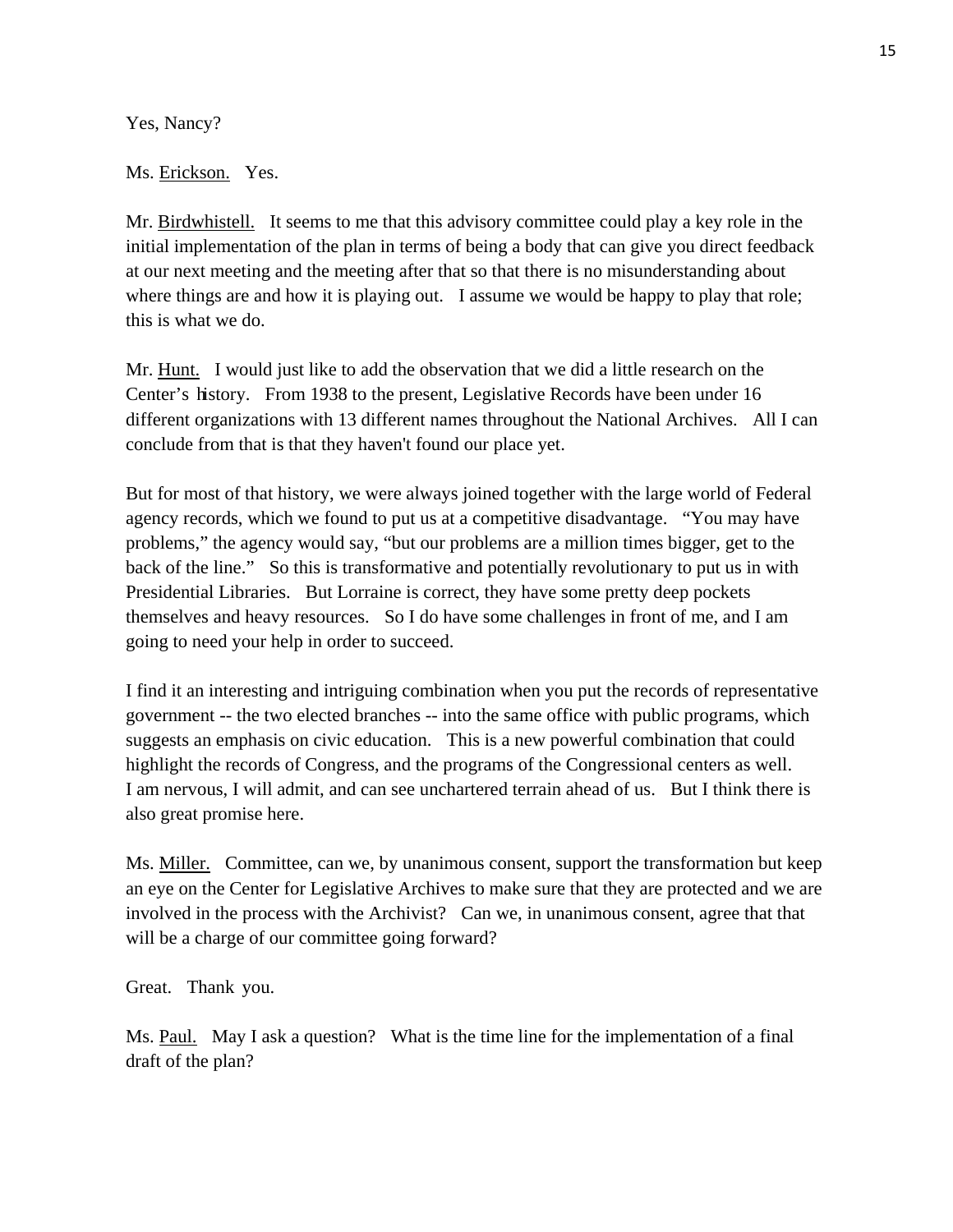Mr. Ferriero. This is the final draft. The next iteration will be the implementation plan. So there will be another plan, as I said. That is due to me on January 15th, and it depends on how I feel about it in terms of when the final version of the implementation plan is delivered.

Mr. Forrester. Can I ask, since most of the people here also serve in the Association of Centers for the Study of Congress, that you try to come to our meeting in May and do another presentation or discussion with our group as well?

Ms. Miller. There's lots of support, David, for what you are doing and for the Center for Moving forward, any other questions from the committee? I want to make sure we have had a thorough airing here. Legislative Archives. So that is good. Thank you. This has been a good discussion.

#### **VI. Task Force on Description Report – Robert Horton, Chair**

Next is a report from our Task Force on Description. This is another committee priority for the last few years. There are recommendations for the Center for Legislative Archives to improve its descriptive practices and finding aids.

This is Mr. Robert Horton, who is the chair of the Task Force on Description, which is making recommendations on the Next-Generation Finding Aids project. Mr. Horton is the director of the Division of Library Productions and Collections of the Minnesota Historical Society. And thank you for traveling to this meeting. Is it cold in Minnesota also?

Mr. Horton. Yes, it is terribly cold. It is a real pleasure for me to be in Washington for what would be a warm summer day in Minnesota.

Ms. Miller. Great. Thank you, Mr. Chairman.

Mr. Horton. Thank you, Madam Chair, members of the committee. It is an honor to represent the task force today.

And I want to note that many members of the task force are here, and some are at the table and the primary author of the report that is in your briefing book is here as well from the Center for History and New Media at George Mason University. So I urge all of you to jump in if I make any mistakes or misinterpretations of the report. I am going to talk very briefly and cover four issues.

I want to review with you the task force activities and work schedules so you understand what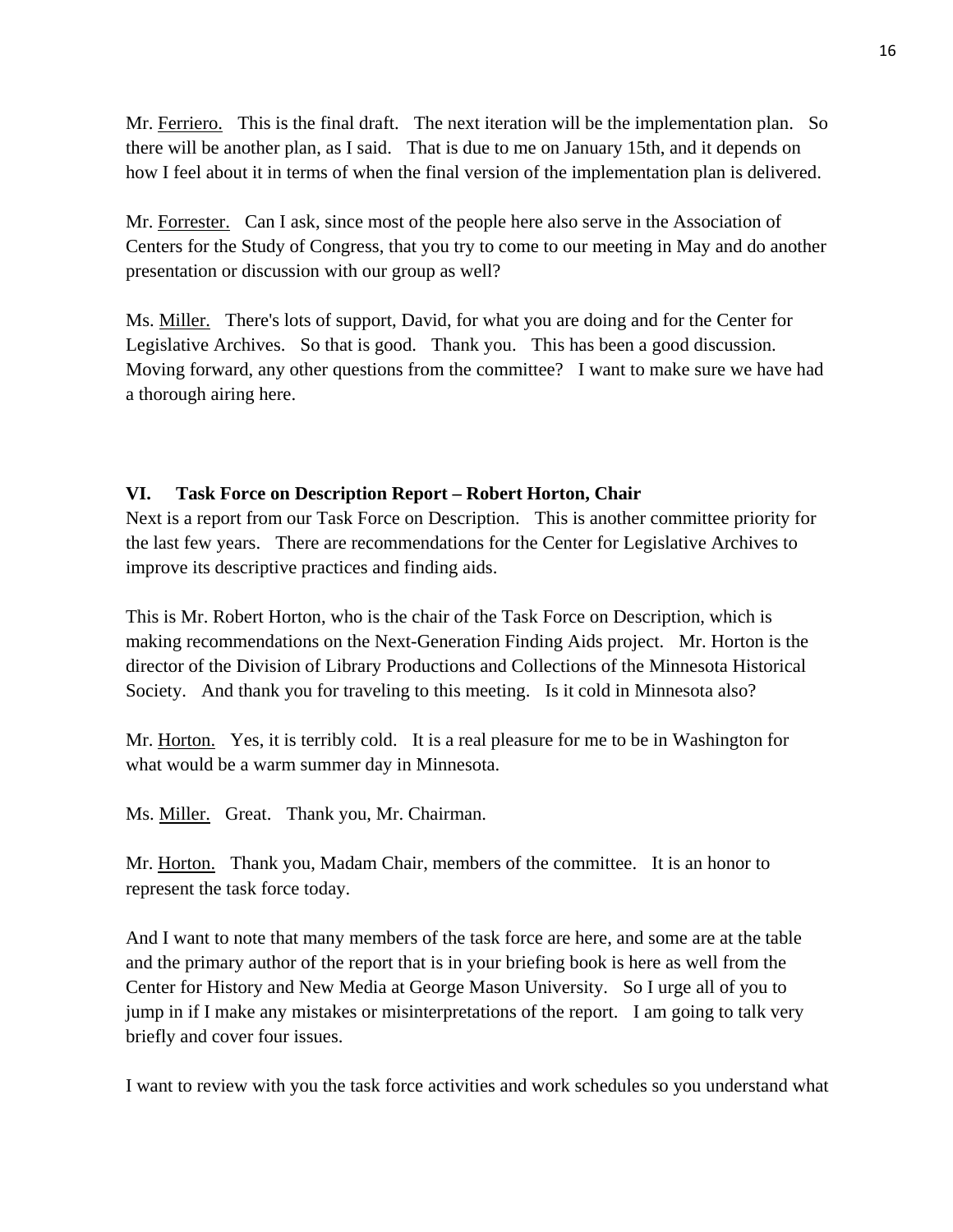our hopes are; very briefly go through the draft report; outline the major recommendations of the task force; and talk about the next steps that would be necessary to implement the recommendations. Please feel free to interrupt, ask questions, and make comments as I go along. It is a very informal presentation.

The task force first met in December of 2009 and discussed a variety of issues and concerns that you had presented to us. That led subsequently to the Center's hiring of the Center For History and New Media as a consultant, and the Center then went through a variety of tasks to develop the draft report. The task force met recently, on the 30th of November, to review that first draft. And what you see here is a second draft reflecting the conservations and suggestions of the task force.

We will have another meeting in January on a date to be determined, and the final report will be finished in February, mid-February. I believe the 12th is the target. Is that right, Richard?

# Mr. Hunt. Yes.

Mr. Horton. The report is a draft, and there are certainly some revisions and changes that need to come. But at this point, the task force fully agrees with the direction it is setting for the Center and the recommendations it includes.

First and foremost, the report clearly underlines the importance of the material at the Center and the work of the Center, both in support of the Congress and for the historical record. I wanted to quote Matt's point, which he made eloquently earlier, that it is really a significant and important job to raise the profile of the Center and improve the accessibility of its records, and I think the report makes that clear. The report also outlines the major challenges that the Center faces.

First and foremost of which is the increasing volume of content heading its way, both paper and digital. There are 61,000 cubic feet of closed records alone at the Center. And certainly from my perspective -- I run a rather large state historical society's archives -- 61,000 cubic feet would lead to a wave of resignations and probable suicides of my staff. This is exacerbated by the fact that the collection is growing at a rate of nearly 4,000 cubic feet per year. So it is an enormous volume of material, including more and more electronic records, which almost geometrically complicates the situation.

The report goes on to detail the challenges of establishing intellectual control over the material. There are silos of information. There are transfer points, coming both from the House and the Senate, which are created, on one side, electronically and, on the other, in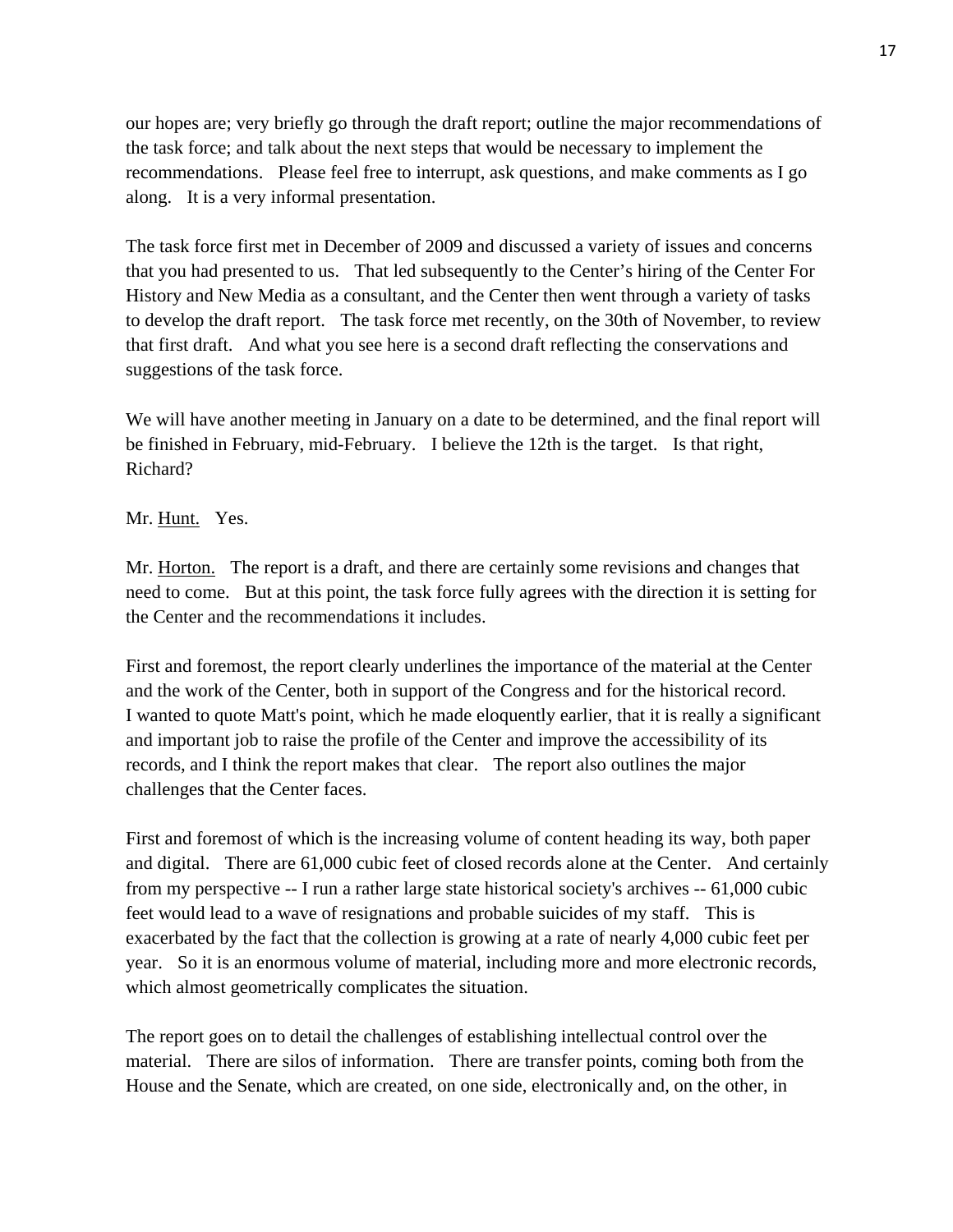paper, but are transferred to the Center on paper. There are also listings in ARC, the Archival Research Catalog, -- the National Archives system that provides for access to its content. There are published guides to material and preliminary inventories. And almost all of these are created and maintained separately, with all the consequences you can imagine. There are some inefficient work flows. There isn't loss of information, but ultimately the result creates a very frustrating situation for anyone trying to use the material. This puts a very large burden on the Center's staff to interpret, present, and translate information about the collections from a variety of sources so that other people can discover, find, and use what they need.

To address this issue, the report looks at various professional standards and developments. These are not new. The Center has some major challenges, but its functions are pretty much the same as any archives. So looking at what the rest of the archival profession is doing I think is quite important.

The report discusses processing standards, particularly the use of Encoded Archival Description, EAD, as an XML-based format for finding aids, which allows for a whole variety of different developments we can talk about.

It looks at a major report that came out several years ago on how to accelerate processing at a basic level, the Greene-Meissner Report, which we are proud of at the Minnesota Historical Society because both authors worked for us; one still does. And it talks about various applications, such as the Archivists' Toolkit, a technology tool that would allow for capturing information from the point of creation all the way through the lifecycles of the information, including transfer to the archives at the Center and delivery over the Web.

All of that is in the report in great detail, and I would be happy to answer any questions you might have. And I apologize in advance for the use of the acronyms in terms of XML, EAD, and others that unfortunately go along with a discussion like this.

The major recommendations of the task force are these: One, begin to integrate all the various descriptive resources that are available, requiring the repurposing of existing content -- from the guides, the preliminary inventories, and other sources; and put it together in a compatible format, based on XML. This would probably lead to the use of Encoded Archival Description for finding aids, allowing materials to be shared, integrated and made compatible with content, both from within NARA, and from the House and Senate; and I think most interesting from Congressional Members' collections across the country.

The other major recommendation is to capture more descriptive content at the points of creation and accession; that is, to capture the information and knowledge that House and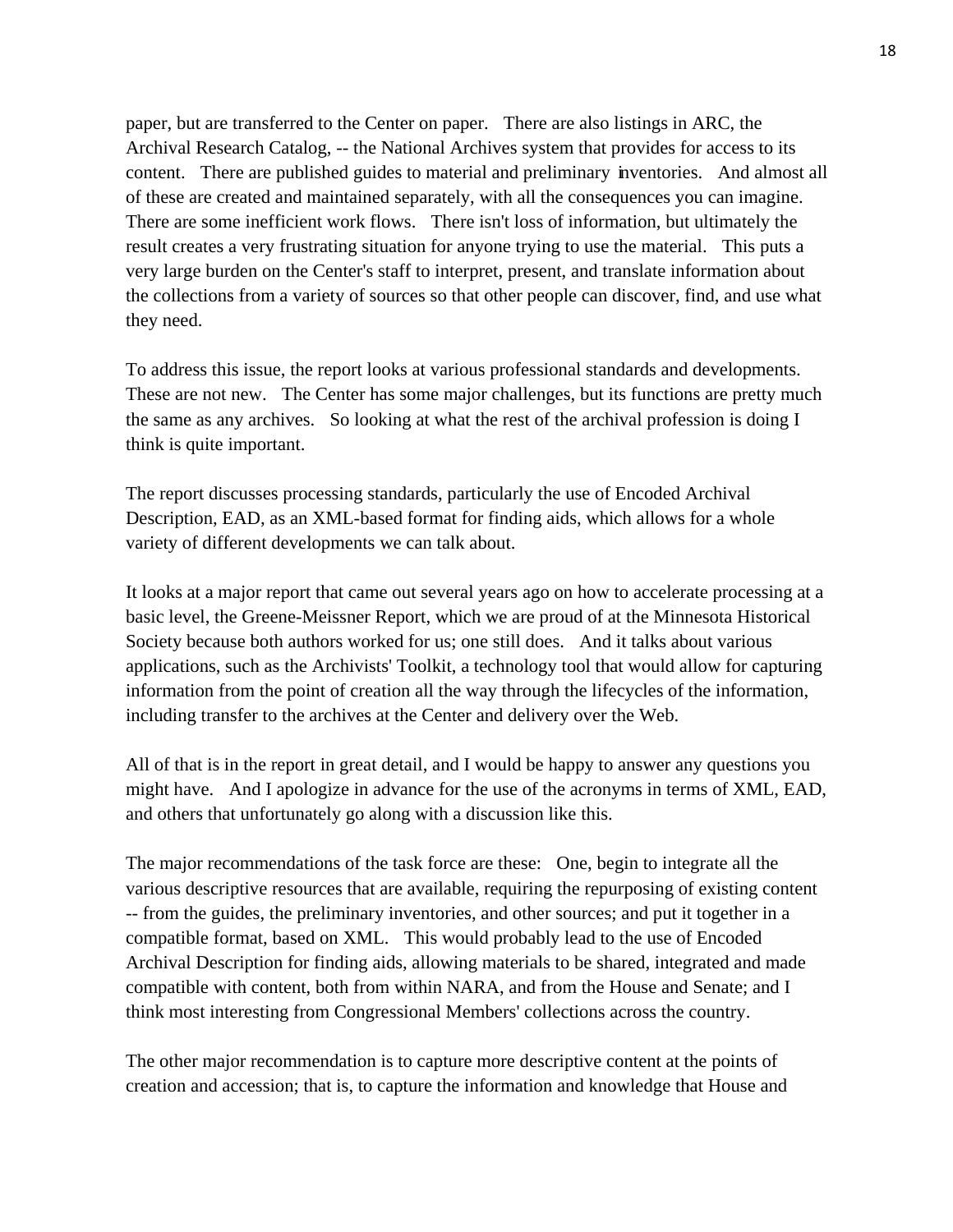Senate staff have about their own records.

To do that would involve a certain amount of education and support for House and Senate staff, and the adoption of an archival application that would allow for a more seamless transfer of information electronically so nothing is lost along the way. This probably would be based on some form of XML and an application such as the Archivists' Toolkit that would allow for capturing and transferring that information. That would involve a standardized and integrated routine and work flow that would encompass the entire life cycle of the records, from the point of the creation to the transfer to the archives and subsequent use.

In order to understand how that might work, and how it might most effectively and cost effectively be implemented, the report also recommends that a number of pilots or tests be undertaken. It suggests two: one, looking at material that is now closed but about to be open, and use that to test a set of basic processing procedures in order to capture some minimal amount of information, probably at the series level, for records that are about to be opened.

It also recommends a pilot looking at the records of an individual Congress, and it suggests a Congress from the 1930s, that would allow the Center to explore how to integrate existing descriptive information in XML-based format. As these are tested and implemented, they would form the basis for the last recommendation, which is an improved Web site with discovery tools. It conceivably could be built on NARA's Open Public Access tool, OPA, and perhaps have a unique skin or manifestation for the Center that would highlight and promote access to legislative collections.

And as I mentioned earlier, ultimately, if all of these things are in place, this could all be the foundation to support access to the distributed collections, the various Members' material all over the country. Minnesota, for example, has a rich set of congressional records from Members, and it would be very interesting to be able to link those to what's here at the Center.

Those are the recommendations. To implement those, there are some specific steps that the task force recommends.

One, hire a consultant. The Center has done a wonderful job in outlining the issues and exploring the problems, but at this point we would be looking for someone with more skill and experience in description and work flow design, someone or some ones who could come in, design the XML forms, and develop the procedures and standards that would need to be in place for this integrated work flow across the whole life cycle of records.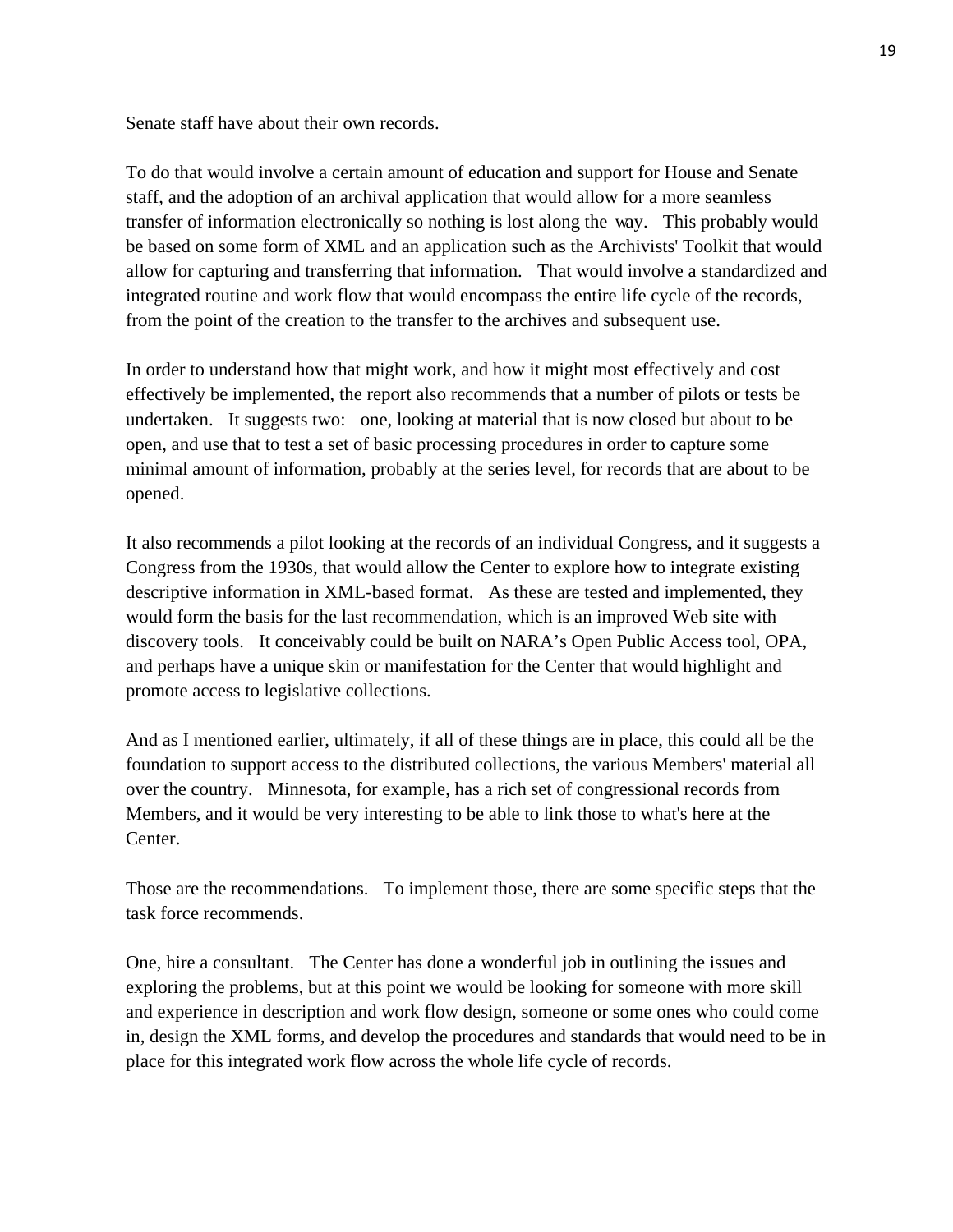In addition, certainly in the short term but perhaps in the longer term as well, the Center will need archivists with particular and specialized expertise in order to implement those projects, someone knowledgeable of XML, knowledgeable of EAD, someone who understands and could implement those procedures both in the Center and work with the House and the Senate in adopting the tools necessary to make them work.

This should also involve some attempt to address the backlog of material, 61,000 cubic feet of material that are closed and needs to be brought up to a certain level in order to be compatible and to be integrated into this new descriptive framework. Everybody has a backlog, and it may not be possible to solve it overnight, but it certainly is something that needs to be addressed and would require additional staff resources.

As well, there would have to be resources and attention paid to supporting the work in the House and the Senate, especially in terms of acquainting staff with the use of some tools, such as the Archivists' Toolkit, the development of that overall technology infrastructure, and the support necessary to make it all work.

So that, very briefly and perhaps far too quickly, is the presentation. I would just add on my own -- and it's not part of the task force's conversation -- that I think the report echoes what we have been hearing today already from the Archivist about the transformation of NARA as a whole. I do think the Center's work is extraordinarily valuable. This could be one of the lower hanging fruits in terms of demonstrating how to work more closely with all stakeholders in an effective manner and demonstrate how NARA can be both innovative and customer-oriented. It could also demonstrate how the Center could be a center of excellence for both NARA and for the entire archival profession. So the potential is there, and I hope the report, when it's ultimately finished, meets with your approval. I'd welcome any questions or comments you might have.

Ms. Miller. Great. Thank you, Mr. Horton. That was quite interesting. Committee members, do we have any questions?

Ms. Paul. Well, I think that we agree generally with the overall recommendations of the report and initially were concerned that the contemporary records did not get sufficient attention. I think we did correct some of that in this second draft, and I was pleased to see that.

In the Senate this past year we have tried to upgrade the level of description that we are capturing electronically and do feel that while we haven't certainly solved all of the problems with describing electronic and digital transfers and so on, we think we have made some progress. We agree that it would be nice to work with either a consultant or someone with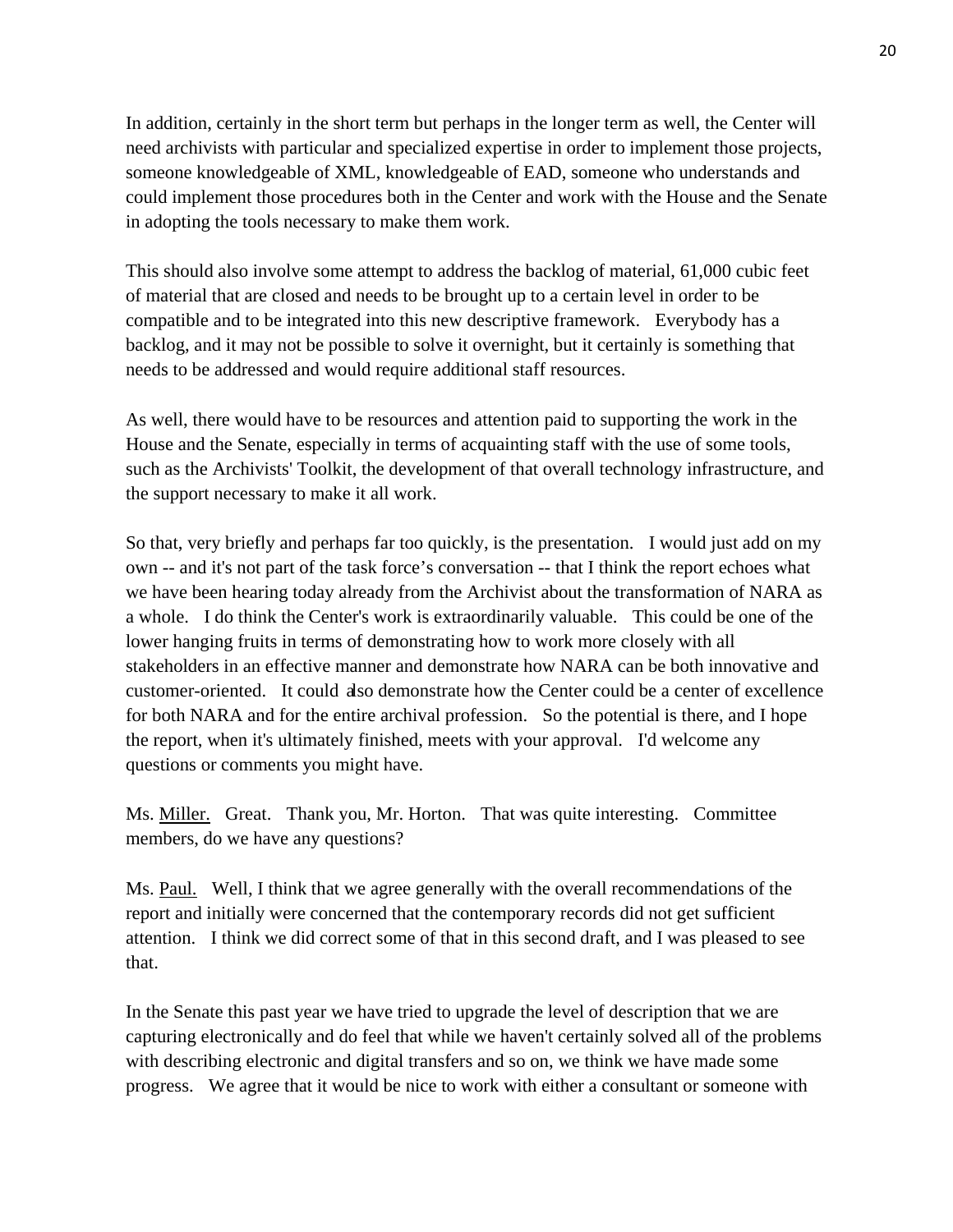expertise in that system's design to take a look at where we are and what the next step would be to move that to the Archivists' Toolkit.

I don't know if it is within the parameter of this report to take a closer look at Archivists' Toolkit to expand on the capabilities and perhaps problems that have been noted in regards to Archivists' Toolkit, but we do feel that some further elucidation of that system and what the collective experience with that has been before we, you know, just sort of jump into it. So I think that's one area that definitely needs some expansion.

Mr. Horton. Yes, I would agree completely. I apologize if I gave you the impression that that was a solid recommendation. The reports suggests something like Archivists' Toolkit, some application that would facilitate an integrated routine, and it needn't be Archivists' Toolkit. But we certainly want to pay closer attention to the options before making a decision.

Ms. Paul. Do you see that as within the parameter of this report to look at other applications?

Mr. Horton. I am not sure within the time available that it would be conceivable. And, Richard, you might correct me on that. But it may be part of the recommendation for a next consultant or a next phase, I would think.

Mr. Hunt. I have a feeling, given the time line, that we will probably have to go to another alternative or another contract vehicle. But I would just like to note how valuable this draft report is and the work of the task force. This is the first time we've seen the problem and the issues in their entirety. I've been asked before about resources and without a full understanding of what we were tackling, I was very hesitant to give an answer. But now we have it, and we see that it involves all of us at the table as well. So I feel like I am in good company as we go forward.

Mr. Ritchie. Could I just add, this is something that we have been working on for years. And this is a wonderful stage to have gotten to, because this report was something that we had looked for. We realize that this is going to be setting the agenda for a long time to come and that the Web site and that the electronic finding aids are going to make a big difference in terms of who uses those records. Just alerting people to what is there has been one of the biggest issues, and now I think it will make it a lot easier in terms of setting priorities within the Center for dealing with these records.

Ms. Miller. Any other questions?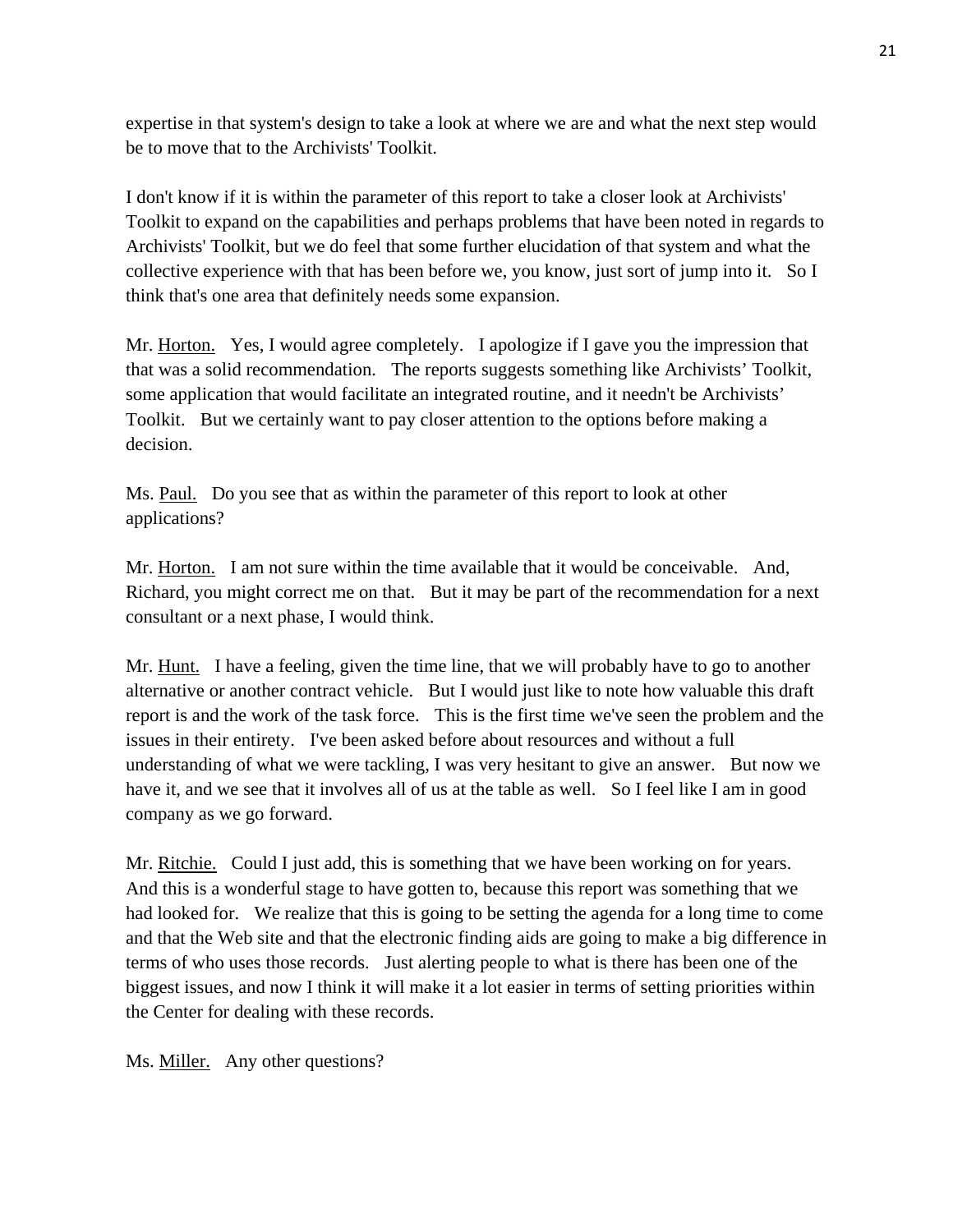Mr. Thomas. Yes. I just wanted to comment that I found the report very good reading. It lays out the problems that existed and made some good recommendations. I do have a few qualms about a couple of the things. The Archivists' Toolkit is certainly a valuable tool to use. It's being used quite widely around the country. However, it really isn't a shelf-ready product, and there is a certain amount of coding that will need to be done. I just want to make sure that the resources are available to do that part of the task.

The other thing I am seeing is that at some point in time or at some place within our recommendations, it talked about a Web-based tool for the right application to allow the House, the Senate, and the Center to use the same databases. I would make a recommendation that you do not wait for that and that at some point in time all three parties get on the same server.

I know there would be some security issues involved, but I think the technology is there that that can be implemented. It might take a little bit of talk between the three parties to find out who can do this and how it can be done. But if you're literally not on the same page when you are using this database, I think that's going to lead to some problems.

Mr. Horton. Thank you.

Mr. Thomas. One last thing I would like to say, the report talks about resources needed for implementation, and I'd like to add my strong recommendation that those resources are given to all three parties so this doesn't get lost. This is low-hanging fruit, and we can move forward with this.

Mr. Horton. Thank you very much.

Ms. **Miller.** You said everything I was going to say. You were reading my mind.

Ms. Vogt. I have a question. In the report -- this may be getting too detailed, but I would really like to have explained -- what do you mean by file unit descriptions? I found that to be confusing. Do you mean a subseries or are you talking about a file folder?

Mr. Horton. I think it means at the file folder level. And this is in reference to part of the EAD or the Greene-Meissner report. I would think that the distinctions would be series level, subseries level, box level, file level, and item level. And file level is a more manageable goal, especially in terms of the volume we are talking about. And the Greene-Meissner report, which I would be happy to share if you're interested, is basically a call to determine the appropriate level of processing for a collection. Basically, it says certain types of material warrant an appropriate level of processing, and you have to gauge the appropriate level for the records use and value.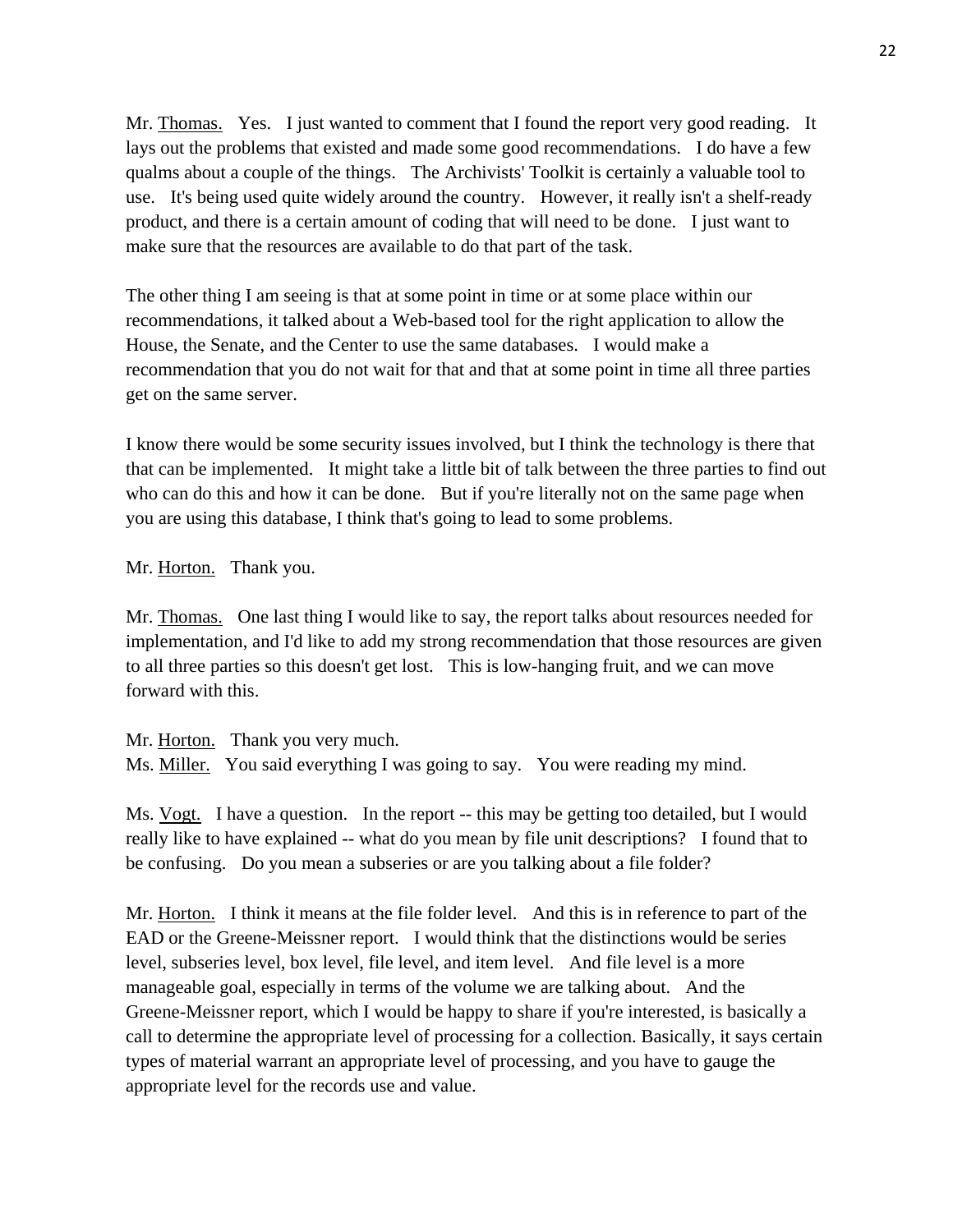Ms. Vogt. Right. And we find in our archives, and we're much smaller than the Center, that we can't really go to the file level. So I was wondering why you were promoting that, because I would think that series level would certainly be something that would move you forward much faster with the resources at hand. The objective is to get the record out there and get a MARC record output to disseminate information.

I think file level is something that Greene-Meissner argues against doing something to that level. I think we have to process at all levels depending on the information that we want to get out there. And even within one collection it might be processed at different levels. But file unit is sitting very low in the hierarchy to give that kind of description. So I think that should be looked at.

Mr. Horton. I think you're absolutely right. And perhaps that would be a main focus of the pilot test, to see what resources would be necessary to achieve that level of desription. Either the task force or the Center should address the question: What is the appropriate level of processing?

Mr. Hunt. My impression is that the level of description would be determined by descriptive information that already exists. Where we have descriptive information, it would be captured and layered into a descriptive hierarchy; but we don't go out and create it. It would add at least the congressional context to a series that now spans multiple Congresses, and would re-establish that frame of reference.

But you're absolutely right. Given the volume that we have, we are never going to go back in and do lower level description unless it's driven by researcher demand, or unless some transaction requires that we put our hands on the records, and we can produce additional description at the same time..

Ms. Vogt. Definitely, if the information is already there, then I think it should be used, but to move forward and create new file-level description would be almost impossible.

Mr. Hunt. Absolutely.

Ms. Vogt. One other thing I want to mention is we've talked about staff and being sure we have the staff levels we need. But also I want to make the push for continuing education of staff as staff turns over. If this is what you're going to be doing in the future, which we all are hoping you will be doing, once you get this backlog behind you, you need to have that continuing education for your staff as standards move forward. I hope we can do that.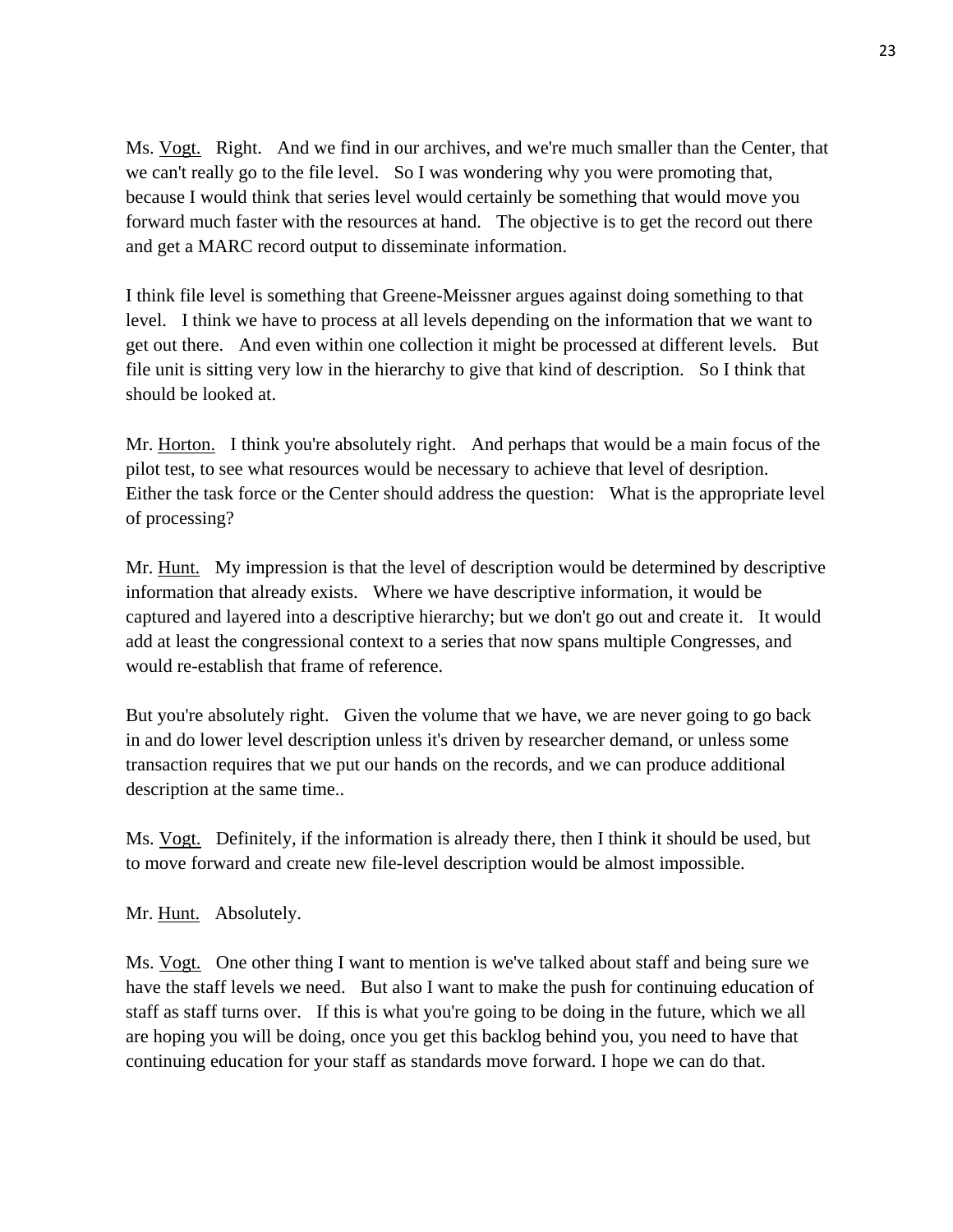Mr. Zink. I had one question. Coming from an IT background, I'm curious as to how fully implemented are the recommendations from the Greene-Meissner report; has it been implemented within the Minnesota Historical Society? How widely accepted has it been?

Mr. Horton. As to its implementation in my own organization, it's an ongoing effort. The report was issued several years, or the article was written several years ago, and, to a certain extent, it already reflected choices we had made. In fact, if you go back to the genealogy of this, it is based on and promotes the MIT processing manual that Helen Samuels did 25 years ago. So it's not necessarily completely new; there are a number of institutions that use it in one way or another.

We basically use it as the justification for an appropriate level of processing. Where is your attention warranted, given the fact that our resources are limited? And to a certain extent that pushes some work on to the researcher, as discoverability inevitably does.

But, again, I think we're all in a situation where we have to identify our priorities and move forward accordingly. Some material is going to go online, and that really is going to be treated at an item level simply because if you're digitizing material, capturing material at that level, it demands a lot of attention. But that's extraordinarily expensive, and there are limited resources available. Other material is simply going to be described at the box level; and that's as far we will ever be able to go with it.

Mr. Zink. A follow-up and, once again, from an IT perspective, the faster that there can be XML or other coding used at the outset, you essentially stop the bleeding. But I know that it will probably be more difficult here than many places to get the records on-line. I don't know, and it seems that that is downplayed somewhat in the recommendations. Maybe it's a political reality.

Mr. Horton. I think that the Center, with its longstanding collaboration with the House and the Senate, is in a position to achieve this; I know in my own case it's extraordinarily hard for us to work with the 400-some units of government in Minnesota and get them involved in some standardized, integrated routine. Given the interest that the House and Senate have in material for their own use, there's a strong and compelling case for their involvement in this new approach right from the start. And that may make it an exception to the rule. So I think it really is achievable.

Ms. Miller. As I was listening to you, Mr. Horton, one of the things that immediately came to mind was appropriations. How do we fund this? But I think our attempt to have an integrated system where everybody -- the House, the Senate, and the Center -- has access, will help with the appropriations. A case will have to be made. I think that's a function that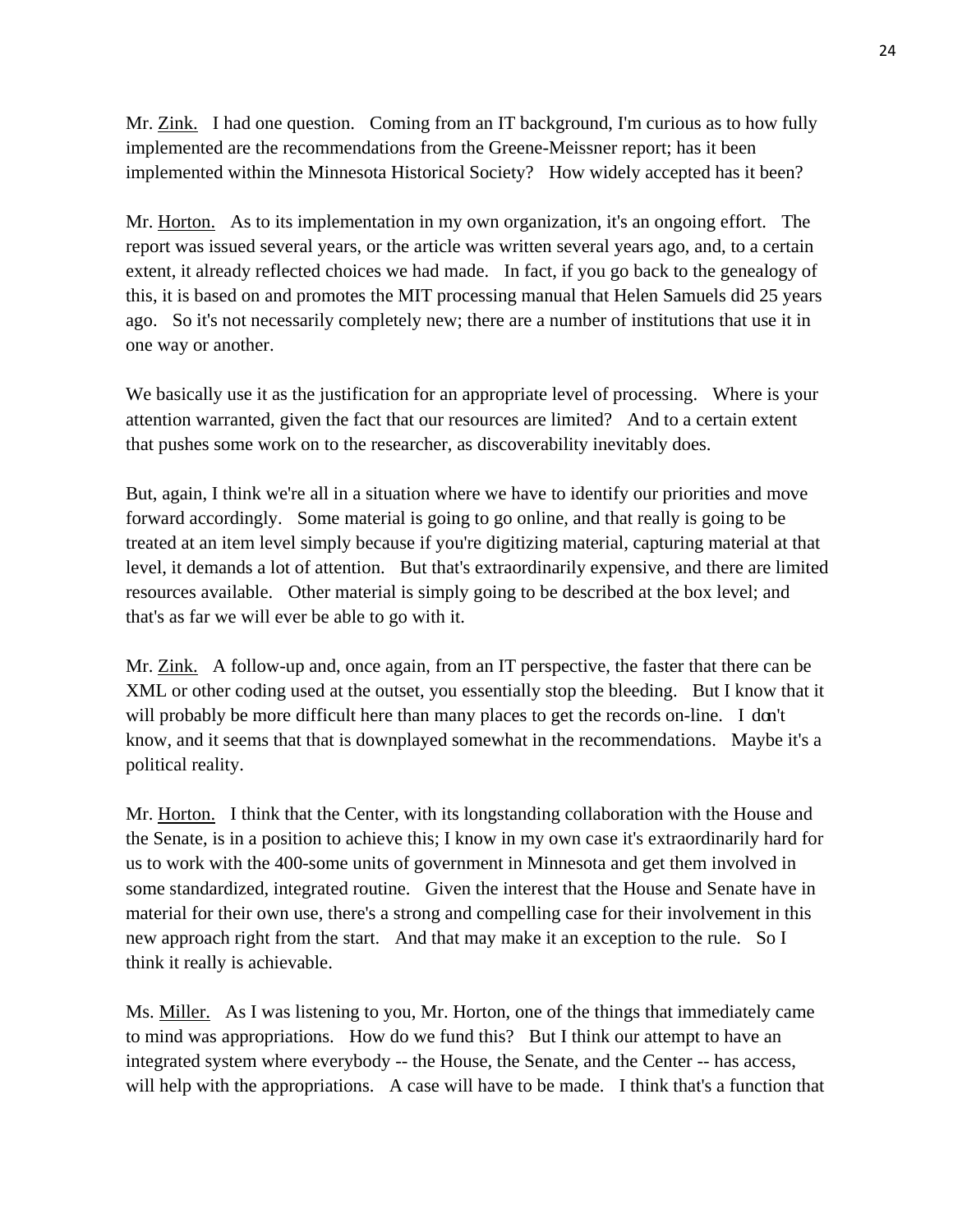we could do and take an active role in because we need to build support to get that done. And, Mr. Horton, how long will this take to implement?

Mr. Horton. Well, it will move at different stages. I think, if the consultant can be hired, you could have the intellectual and technological framework design within a year or less. Implementation would certainly require, as you said, appropriations and funding, both for staff and then for actually building and installing an integrated system in the House, Senate, and Center. And that's harder for me to estimate. But I would think, certainly within a year, you'd have the framework in place. If the funding were available, you could probably have the whole thing set up within 18 months.

Ms. Miller. And that begs the question, Nancy, of our working in close collaboration, House and Senate, to make sure that our systems are compatible. Because it doesn't make sense for the Senate to purchase some system that we can't mutually talk to, which is always an issue here.

Mr. Horton. And I think one thing that might make it easier is that we are looking at XML as an import and export mechanism, so it doesn't necessarily mean rebuilding or buying new systems. It simply means making sure we have a conceptual design for the information we want to exchange and then using XML as the vehicle for that. Because, to a certain extent, different systems can talk using XML. So it wouldn't necessarily involve any kind of major overhaul of the technologies.

Ms. Miller. Great. You got that, Bob? Bob Reeves is our Deputy Clerk for Technology.

Mr. Zink. What specifically would be the scope of the proposed consultant's report?

Mr. Horton. That would be determined in the final draft. But, off the top of my head, I would say that a consultant would offer someone with a deep and profound understanding of descriptive standards and the use of XML to determine how we could start to integrate these systems on a communications level. They would also develop the work flow and the set of standards and routines that would make it sustainable and practical. Those are not terribly difficult skills to find in the archival profession and the technology profession. This type of integration of content and sharing of information is pretty much what we are all trying to do in almost every profession and almost every workplace, everything from health records to open government. Data.gov is an example of the same sort of thing. So I think those skills are available.

Beyond that, you could request the consultant to look at specific applications, such as Archivists' Toolkit, and make an evaluation of those. There may be some other ancillary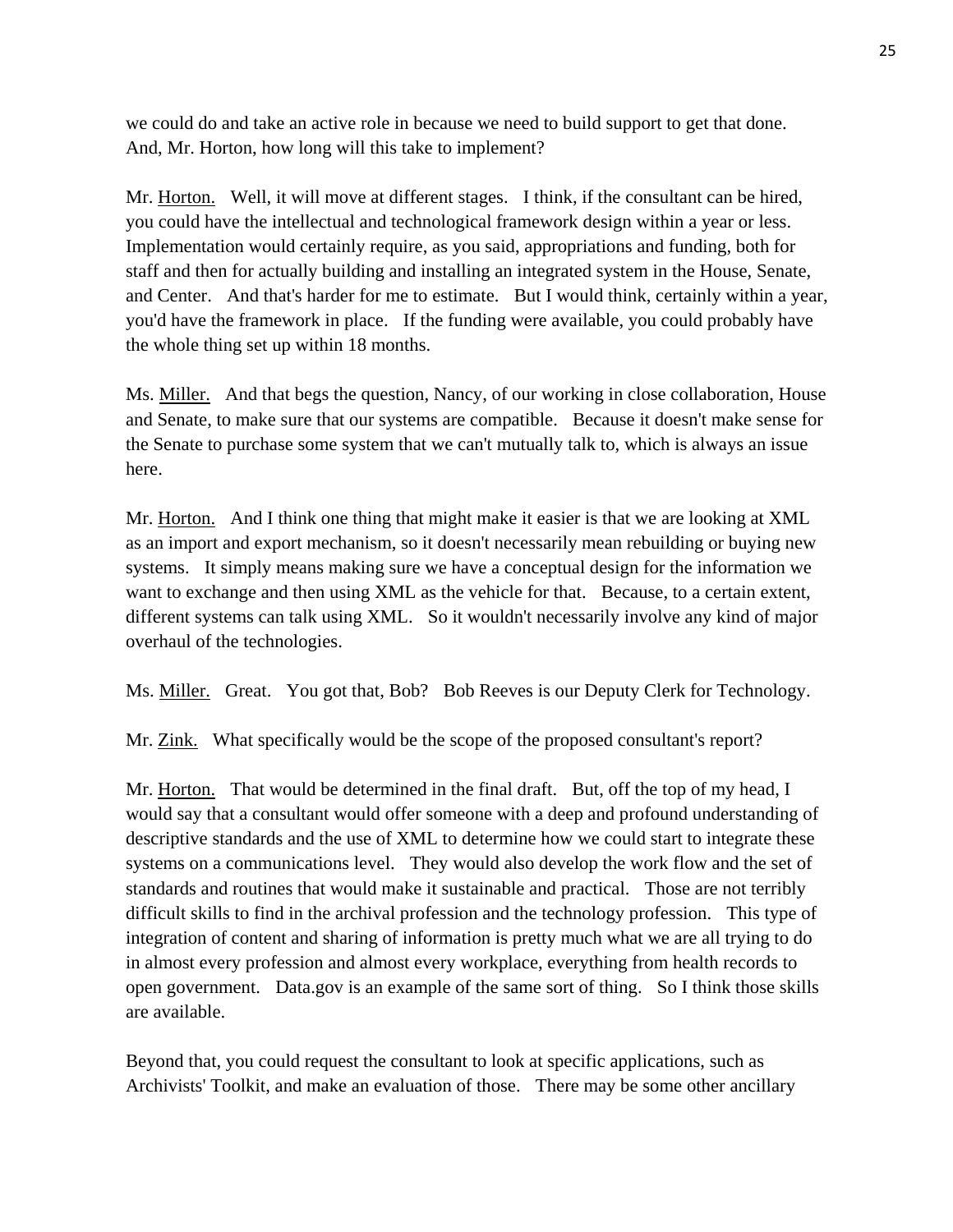questions one might ask of the consultant, but I think the primary ones are the development of the XML forms, the understanding of how to make the routines work, and a recommendation on the appropriate application to make it work.

Mr. Zink. Okay.

Ms. Miller. Committee, are there any other questions?

Mr. Ferriero. I would like to thank the group for the work that they did. I am a huge fan of Greene and Meissner. Helen Slotkin Samuels used to work for me at MIT, and I've been trying to figure out a way to get their approach into the culture of the National Archives. I see it as very important for not only for your collections, Richard, but for the Archives in general on the way we do processing at the National Archives. I am very excited about the opportunity that this presents.

Ms. Miller. Any other questions?

Mr. Horton. Thank you very much.

Mr. Hunt. Let me add, on the consultant front, I believe that recommendation represents an attempt in the short term to provide specialized expertise at the Center. Even if I can get permission to post a position to add this expertise to the staff, it will take "X" number of months to hire someone. I'm anxious to get started. I will wait for the task force to finish its work of course, and I will wait for the advisory committee to give its final blessing, but many of these pilots and other suggestions we can start and make some progress on. I think that's the spirit of this recommendation, hire a consultant to get help to us sooner, and then let me go through the process to hire somebody with the skill set. And I've been told that I need to find a Kat Stein, who works at the Russell Center, so Sheryl, you need to help me find a Kat Stein.

Ms. Vogt. Well, you can't come to my place to look for Kat Stein.

Mr. Hunt. I want to find someone with her skill set.

Ms. Miller. And do you have the resources already to start looking for the consultant?

Mr. Hunt. No. The only resources I have are in this existing contract.

Ms. Miller. Okay. All right. Any other questions, comments? Great. We need to move along here.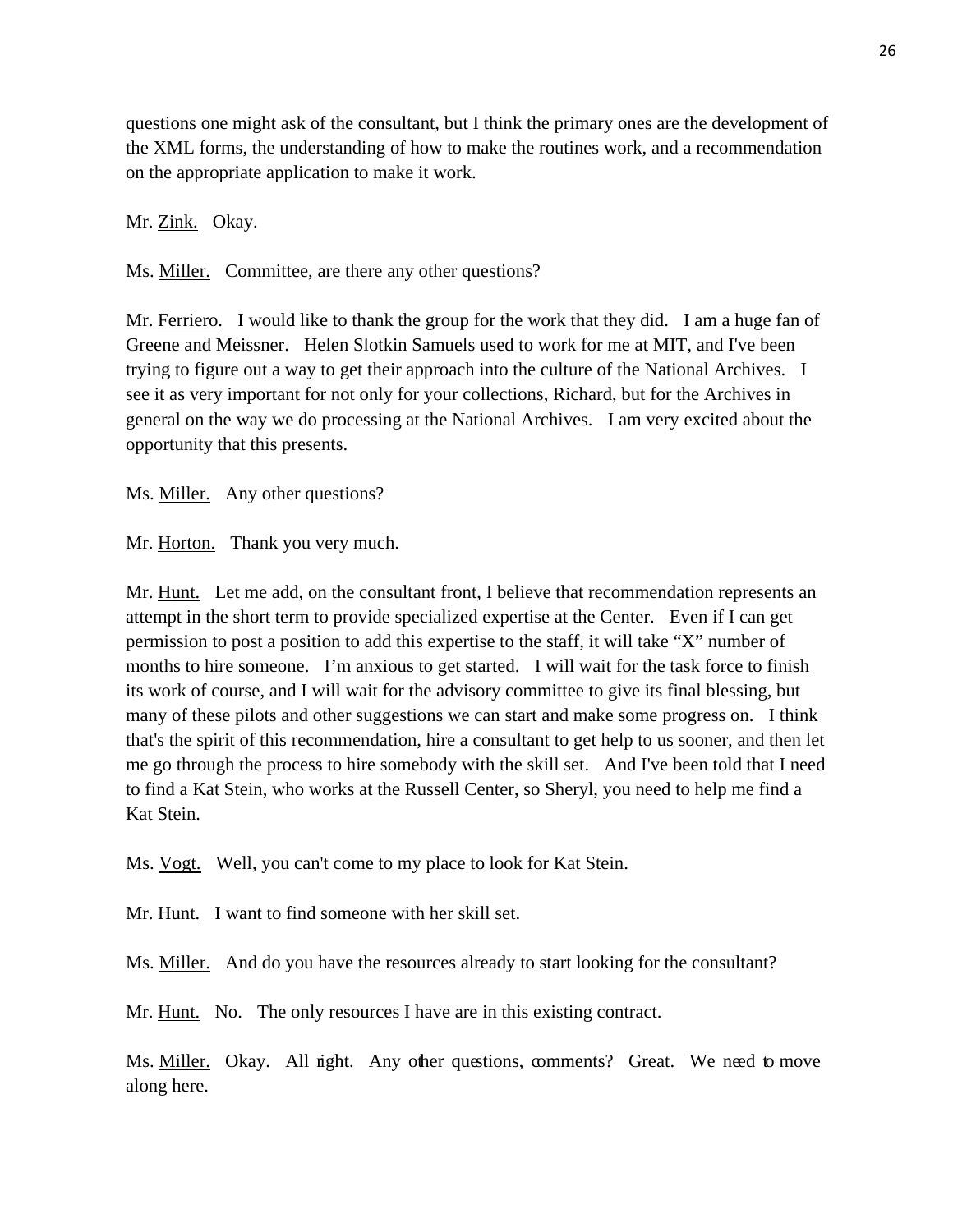# **VII. Update on Electronic Records Issues and Congressional Web Harvest – Ashley Smoot, Robin Reeder, Karen Paul**

Ms. Miller. Committee, we have been forging ahead with issues concerning the electronic records of Congress and keeping up with their capture and preservation, and making them available when time comes. So I'd like to ask Ashley Smoot from the Center for Legislative Archives to speak to us about this, as well as Robin Reeder and Karen Paul to comment on their internal progress in getting committees to turn over their electronic records. Mr. Smoot. A little handicap with the arm today?

Mr. Smoot. Yes, as you've heard the Archivist discuss his transformation plan, he is pushing us very hard, and it's not without penalty!

Thank you, Madam Chairman and committee members. My name is Ashley Smoot. I'd also like to point out my colleague, Shannon Niou. We are new to the Center for Legislative Archives, starting in the spring, and have been getting up to speed on archiving. I have an IT background and so does Shannon. But we've learned a lot in the 7 months that we've been at the Center. We've had a number of meetings and consultations with Senate offices and House offices, and we work closely with the Senate and House Archivists in meeting the requirements of the Congress.

We gave presentations at the Congressional Papers Roundtable and the House Clerk's forum, and at a meeting with House and Senate staff at the Archives that we called "doughnuts with Dave" about a month ago. There were no doughnuts, however.

I think we have had very successful meetings to address incoming electronic records. We've processed and received about three terabytes in the time that we've been there. We've also had discussions with the Senate and House IT people to try to improve the current process of portable hard drives and optical media coming over in boxes.

But working with the Senate and the House, we hope that in the next Congress we will have secure server systems in place that offices could use to transfer their electronic records to, which will make it a much more efficient and streamlined process. It would also make it easier to get their records and properly handle them. And, it would also make it more efficient for the Center as far as processing and receiving them.

One important thing that we're working on right now is the congressional Web harvest, which is done at the end of the Congress. It began December 1st, and it takes about 2 to 3 weeks. The National Archives works closely with the Internet Archive and a contractor to use Web harvest technology, which can comb the entire Senate.gov and House.gov domains and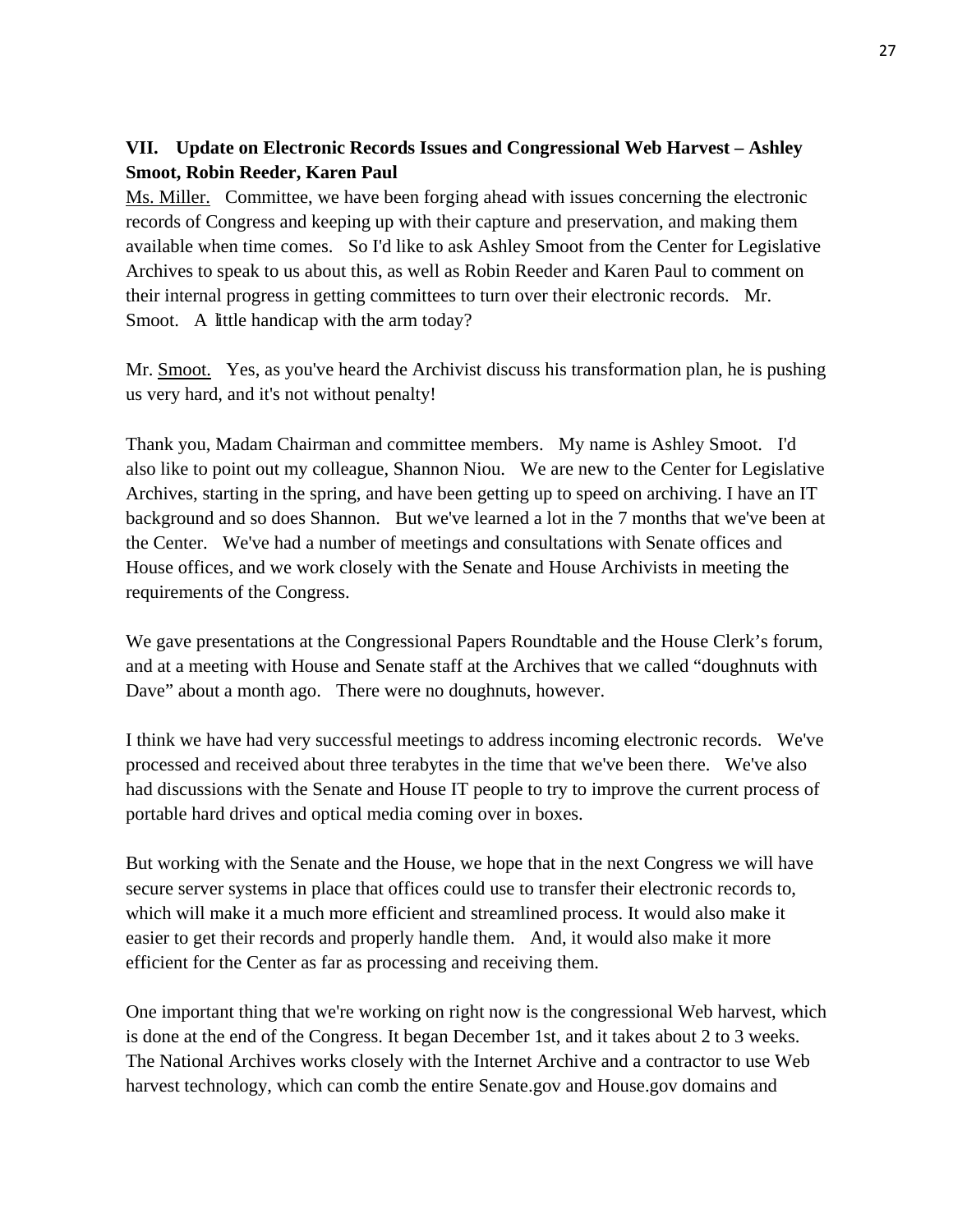preserve all of that Web presence, basically taking a snapshot of it.

You may be familiar with the Wayback Machine and the Internet Archive. There are over 620 specific Web sites that are in the Senate and House domains, and we will receive between two and four terabytes of data. That should be complete before Christmas and will be available online in February to the public.

The Congressional Records Instance has also progressed. A year ago, the last time there was a full meeting, it did not yet exist and had not been tested. Since then it has come online in two locations. There are actually two Congressional Records Instances. One is at Archives I, the main building downtown. That's in our secure vault. That's the only place where we process electronic records. There's also one at NARA's COOP site, which is at a remote location, and it's been provided by the ERA program. Those systems have enabled us to take in the three terabytes. That's 3,000 gigabytes.

The way the process works right now is we receive the records from the Hill and then they are uploaded to our local system, enabling us to meet congressional demand and use of the records. We return the records within 24 hours, which is the same practice and requirement that we have for textual records. At present there is no connection to the COOP site in ERA, so we actually travel to the remote location to do another upload to the ERA's Congressional Records Instance. This system has worked well for the first year and for the first three terabytes, but as an IT professional, it does concern me as far as its scalability and future needs.

Number one, as I mentioned, the upload tasks and process must be performed here and then also done again at the romote location because there's no connection. Because we have no connection, it's difficult to do reports on the data that we have out there. We don't have staff at the COOP site, and so we're basically managing two instances, which requires duplicating work and takes more resources. So managing our reporting needs is made more difficult.

The remote COOP site of the Congressional Records Instances really is the permanent, primary system. Because the system we have locally is not in a data center, it doesn't have a backup system or other kinds of technologies that we can use to protect the data. We really don't feel at ease until the permanent copy is at the remote site, where it's in the dedicated instance of the ERA, and where it does have professional data-center-level protections.

The local system is also already at capacity, which is a concern because in the next 6 months we're expecting a higher volume of data from the Committee on Global Warming and Energy Independence alone. This committee is going out of business starting in January, so Robin has been working with them, and we're expecting to receive one to two terabytes of data from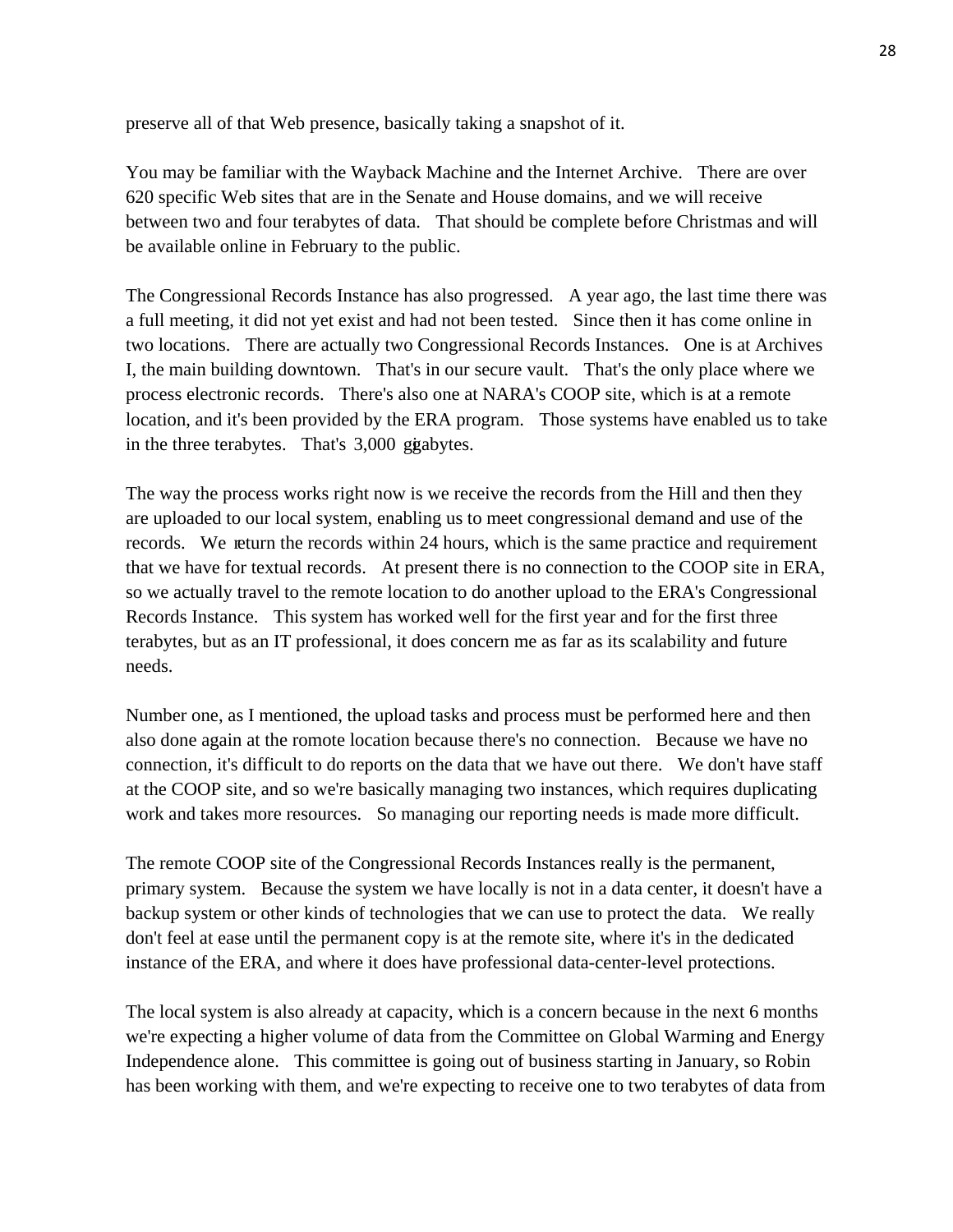them.

As I mentioned, we're also getting two to four terabytes of data from the Web harvest. The Fiscal Crisis Inquiry Commission, a legislative commission, has anywhere from four to 16 terabytes of data. The Congressional Research Service, the research arm of the Library of Congress, has about 13 terabytes of archived data that they are ready to transfer to us, but we don't have that capacity locally right now to ingest it.

The system at the COOP site for ERA is scalable, however, and can meet these demands. We are looking to improve the local processing and local instance that we have right now. Right now, it's run off of a PC with a direct-attach storage system. It would be better to have a server-based system with multiple machines that can access it on a secure isolated network, obviously with larger capacity and backup capabilities. We need the ability to consolidate it to one instance so we don't have to duplicate the effort. That would make us much more efficient and better able to meet the rising tide of records that are coming in so we can focus on things like description and organization.

One other concern I have concerns classified committee records. Right now, we don't have any electronic record capability other than storing them in the drives and the servers that they came on. We also have the records of the 9/11 Commission, including classified records. And right now we do not have a congressional records instance for those. I know that the Archives is planning a classified instance of ERA for the future. But right now I think we need to take steps to protect these records because the hardware and storage devices that they're on will not last forever.

That concludes my report. I'm open to any questions that anyone has.

Ms. Miller. Any questions, committee members?

Ms. Vogt. Is there any reason that you can't get what you need, other than money, for combining these two systems? It seems like this is what needs to be done.

Mr. Smoot. Right. I think ERA is still in the development phase, so with our system we had to put the cart before the horse. I think as these systems come online and the long-term plans and infrastructure changes are made, our needs will be met. At least we need network links from our COOP site to the local instance. But I think it's just a matter of time in unlocking the security issues and implementing a network connection from the secure COOP site to our secure room here. I think that it's just a matter of time, requiring some technological issues to be modified.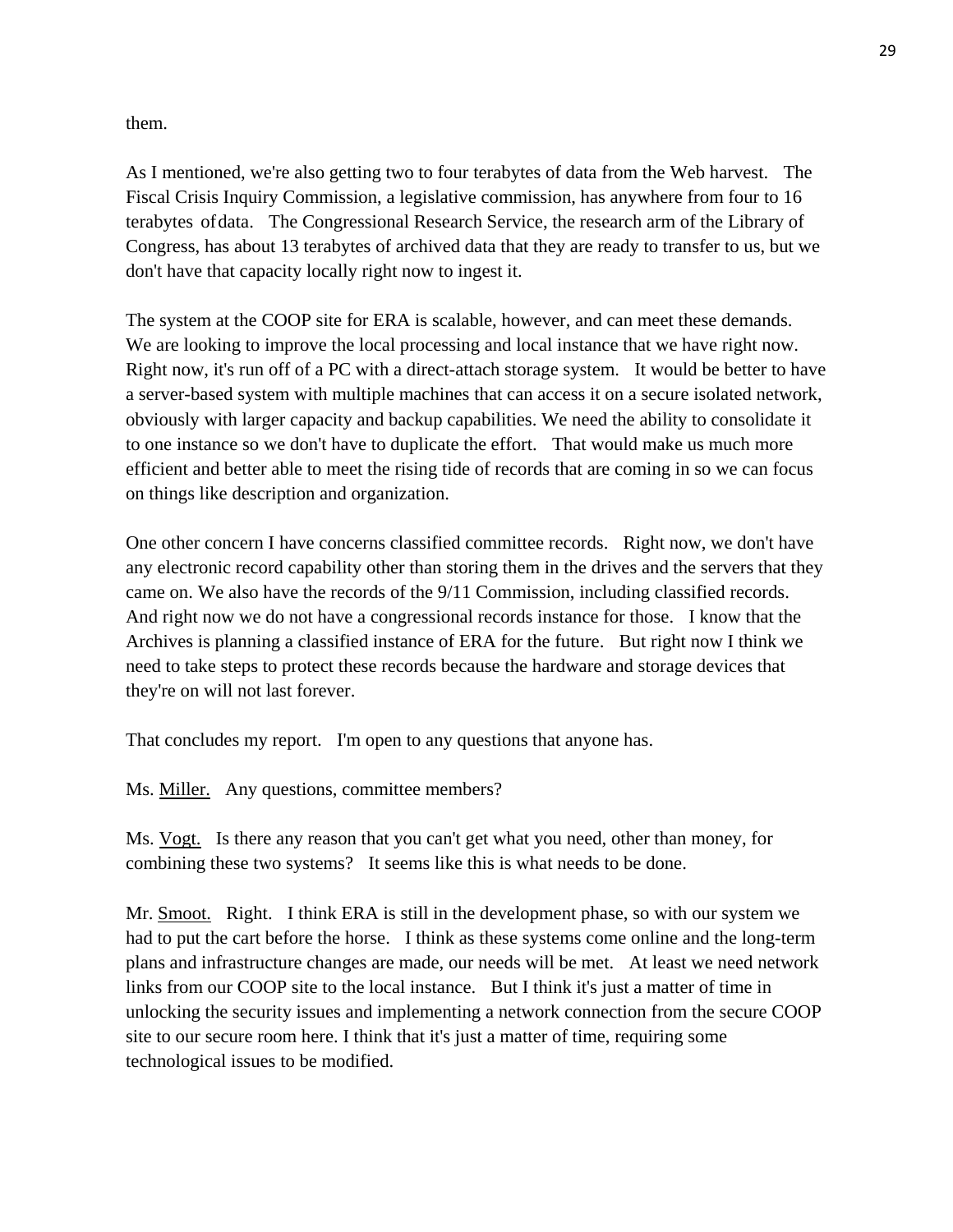Ms. Vogt. Does the Archives have an idea of how much time we're talking about?

Mr. Ferriero. We're wrapping up ERA development in June, because we're bringing on all the agencies starting in June. The classified instance is in development, so that will, I hope, take care of that problem. The storage issue is something that we need to talk about, because there are some solutions on that one.

Mr. Smoot. Regarding consolidation of the systems, which requires ingesting or uploading large volumes of records, the bandwidth requirement between two remote sites is significant, and the costs are considerable. Working in the Senate we had, I think, a three gigabyte per second connection; and it's not inexpensive. It is difficult if you have multiple points trying to make connect and upload large volumes of data. So there are lots of concerns and associated costs with uploading data from a remote site.

Retrieval and access would be our number one priority and concern. When we do get a request from the Hill, we must provide the data back within a 24-hour period.

Mr. Hunt. I just want to point out that I've asked Ashley and our old friend, Bob Spangler, who has even more responsibilities than previously for ERA and some of the other systems at the National Archives, to create an options paper for us to go forward. I want spelled out what we need to do in the next few months, what we need to do in the next 6 months, and what we need to do in the next year as these systems requirements evolve.

Having those options in front of us, I will need the Archivist's help to proceed. At the moment, I'm transitioning between offices. So I don't know who to ask for the funds. I'm between budgets at the moment.

Mr. Ferriero. What budget?

Ms. Miller. Any other questions or comments?

Mr. Zink. With that comment I am not sure I really want to be that close to you. A man without a land. Isn't the National Archives a member of Internet2?

Mr. Ferriero. That's a good question. I don't know if we are or not. I've never been briefed on that one.

Mr. Zink. Okay. Well, the reason I mentioned that is because I was assuming bandwidth was an issue and location may be an issue as well. But that dramatically declines -- maybe with a 90 percent reduction -- and particularly if the emphasis is on retrieval for scholarly use.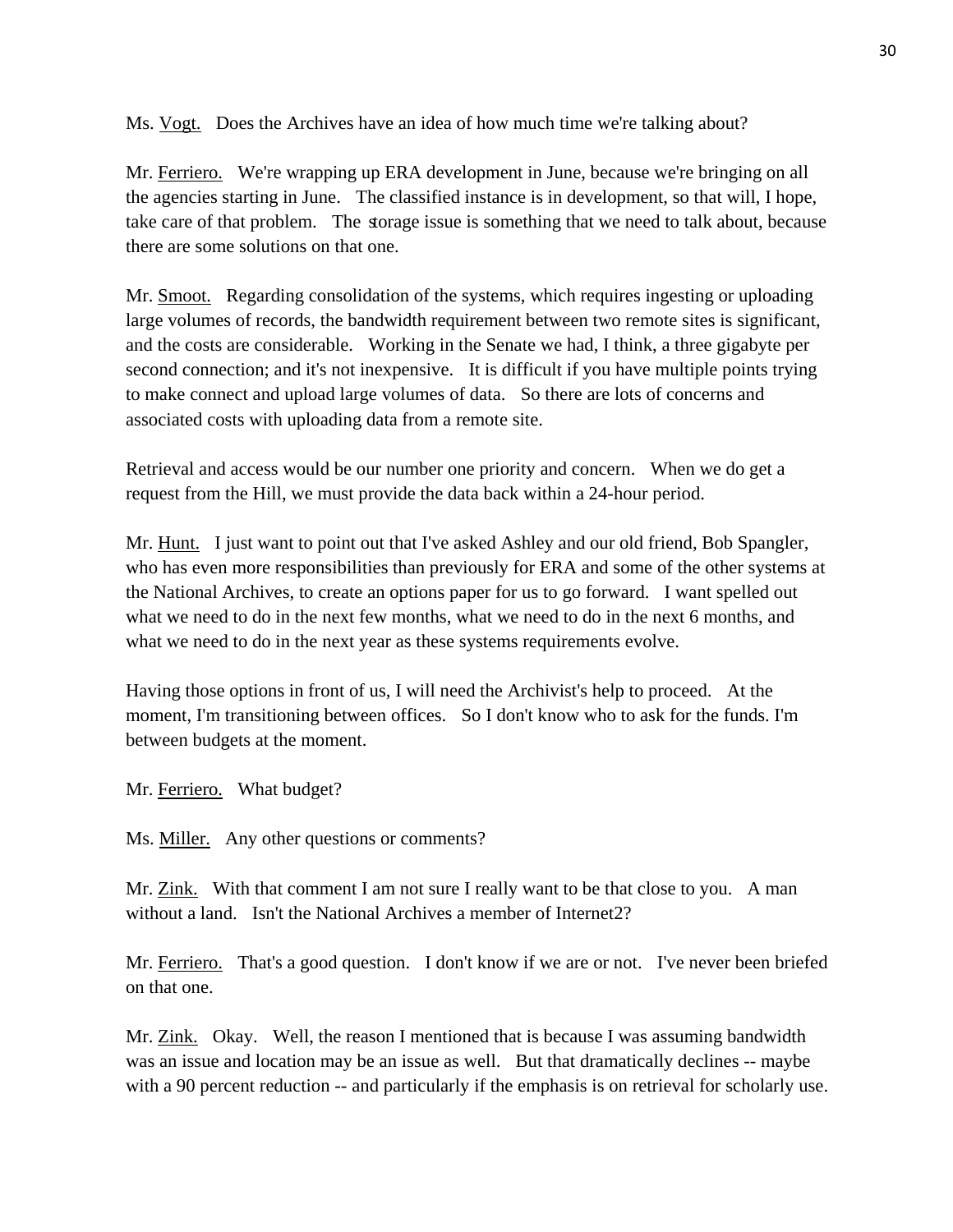There is a big push among Internet2 institutions to include other than scientific and technical data and include the the humanities.

Mr. Ferriero. We're not a member. Learn something every day.

Mr. Forrester. Over the last hour Mr. Smoot has used the terms terrabyte, SCIFs, things like that. Nancy mentioned the papers going to West Virginia on a 23-foot semi truck. Well this man's talking about probably 10 times that many trucks at the same time. Also, our conversations or our words have gone from "linear feet" to terabytes. So I think this is something we definitely need to take notice of and be aware of and take action on.

The Association of Centers for the Study of Congress and institutions like Sheryl's do this every day and face the same issues. I'm sure that there is a way that we can come together, along with the SAA Congressional Papers Roundtable, to offer assistance. I'm sure there are people dying to say that we can help you with this; we can do those things. But it just goes to show that we're going to another stage.

And, Richard, you're going to need a bigger staff. And I just want to say that I've been a victim of this, where I have to explain to my institution, I cannot just digitize collections. The records have to be processed and indexed. I need extra staff, and that's when they lose their interest in digitization.

Ms. Paul. I had actually just one question. You mentioned the coming of secure servers for the archival activities in the House and Senate. What kind of time frame are we talking about or thinking about?

Mr. Smoot. I think with the turnover and the goings on right now they'd think I was crazy if I suggested it. But I think we should aim for a January goal.

Ms. Paul. Would that be an element in moving towards the Archivists' Toolkit implementation? Would that be part of that?

Mr. Smoot. That is not part of the request that I made to the Senate and the House. I think that would be a whole other ball game to run an application. The electronic repository is one thing, but a server application wouldn't be of much use to the Archives unless we were connected to the network, basically. Between the Senate and the House, there is a joint network that they have, but it is not part of that. But it could be -- it's definitely a camel's nose under the tent as far as making that possible and more feasible.

Ms. Miller. Karen and Robin, do you have any comments that you wanted to make?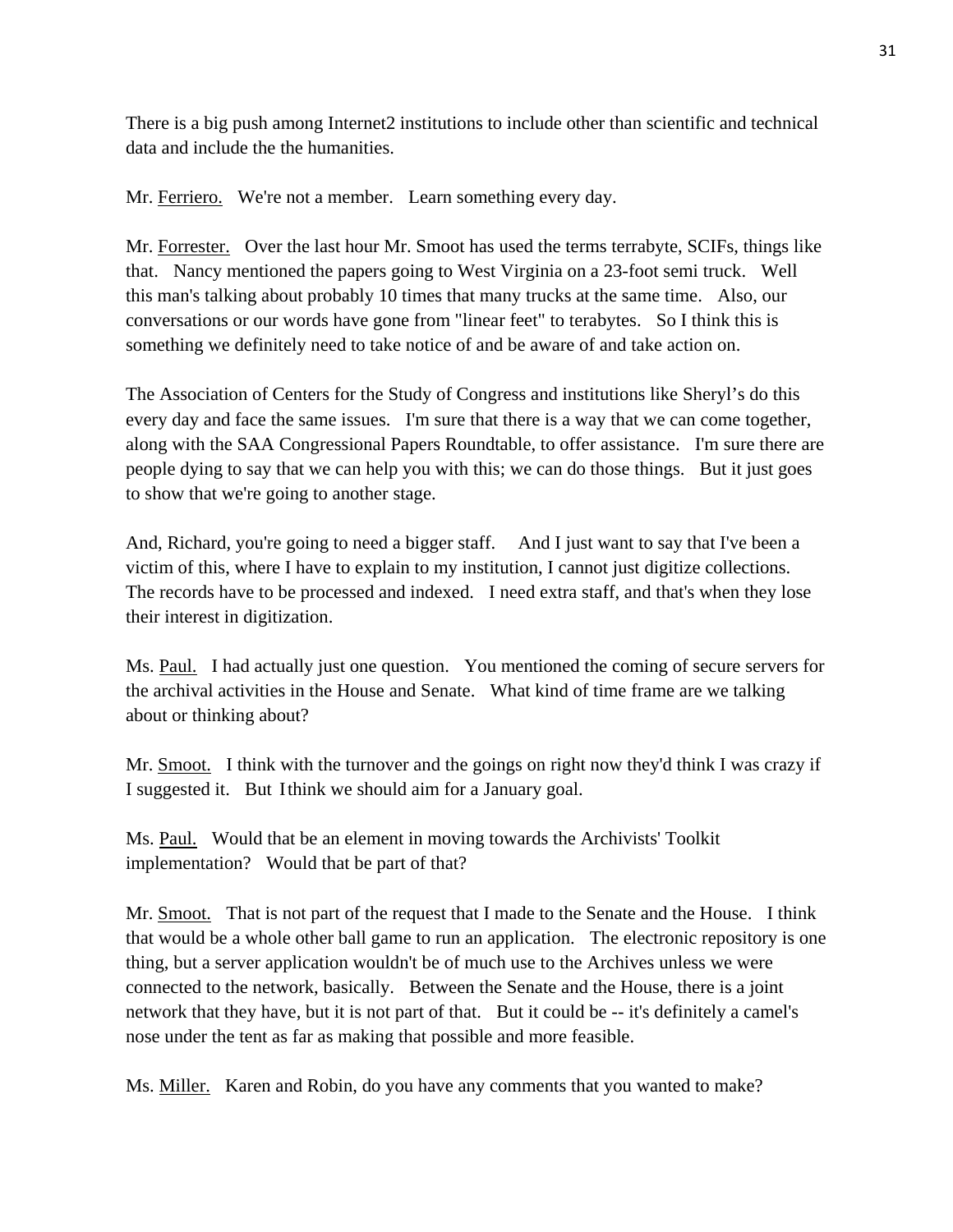Ms. Reeder. I just wanted to say, Ashley, you've been great helping us with the House and with our impending flip next Congress. A lot of the committees are turning over their electronic records, and they're very concerned because they're losing staff. So I just want to thank you and I know it's probably still going to be a little busy in the next few weeks, but we appreciate your help.

Ms. Paul. I wanted to say a couple of things about the Web crawl and the third party sites. As part of that effort to collect information about the sites, we met with the Library of Congress National Digital Information Infrastructure, NDIP, team; and they, in fact, had a fellow assigned to them to do a comprehensive study of the third party sites. And I thought it would be interesting for the committee to know that their analysis turned up the following: that YouTube, Facebook, and Twitter are, in fact, the most popular sites being used by the Members right now. And as part of their project, they are also looking at the actual ways that the crawl is conducted and are looking at the problems that they are having, and they are planning to put together a paper about that and share it with all of us. So we're looking forward to that.

In working with the offices that have been closing, increasingly Members who are retiring are asking about their Web sites, how they will be preserved, and will people be able to access them after they depart the House and the Senate. So we're beginning to see an increasing amount of interest in this.

And, also, in working with the offices that are closing, another interesting tidbit has come up that I wanted to share, and that is one of the things that we've always advised the Members to preserve and keep as part of their collection, which are their daily briefing books. And it's been surprising to, in this crop of retirees, to see how many are using Notepad for that function.

So that now leads to -- has raised a lot of other issues about preserving those daily briefing things that exist on Notepad; and, like everything else electronic, that tends to be in transition. We found that some offices have thought about that issue of preserving those things and I guess the word is syncing, synchronizing them to their servers, but others have not. So it's something that, as archivists, that we need to ask when we talk with staff in these offices. Because they're having an equally challenging time in keeping up with managing the information that they are collecting.

And in terms of electronic records, we have been continuing discussions with committees. I wanted to mention that our office has added the services of Elisabeth Butler. In October, she joined our team; and, as a result of Elisabeth joining the team, we've been able to offer more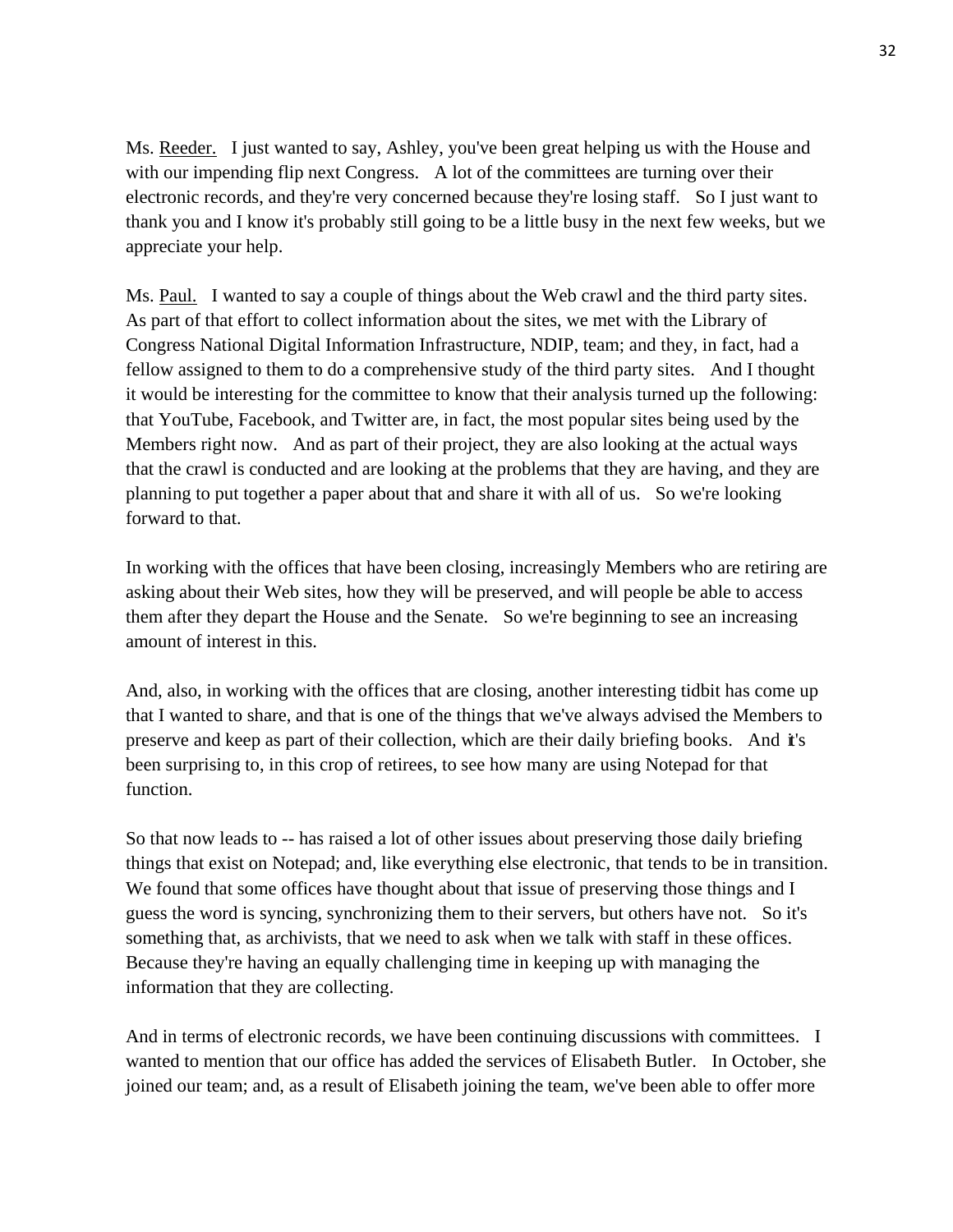direct services to the smaller committees that do not have archivists. Elisabeth is crackerjack at archiving electronic records; and, since she has been on board, we have actually made some progress with three of the smaller committees who are now turning over their files to us for processing, which, in some ways, is the best of all possible worlds because that way we can do the descriptive work we need to do.

And, also, a fourth committee is now considering the whole issue. So I think when we first began to look at the issue of electronic records maybe 3 years ago now, in depth, someone said it was going to be one tough slog. But at least we feel that we're starting to make some headway in this regard.

And I also wanted to recognize the services we provide on description. Because if you read in the report what we have been able to do in the past year in terms of upgrading the level of description that we are collecting from committee staff through various means -- exit interviews with the staff -- that we are able to collect a lot more contextual information to add to the files that we are now sending down.

My assistant, Alison White, headed up this entire project. I wanted to bring that to your attention. And I do think we, as a result of her work in that area, that we are at the point of taking a closer look at Archivists' Toolkit and working with someone on what those data fields ought to be.

So I think that in terms of resources, we have some pretty strong resources, and looking ahead we might be able to bring some people in from the Library of Congress to set up a task force to begin to work on those descriptive elements and to come up with a trial form for us to begin to use.

Increased description will revolutionize use of the Center's holdings. I see it incredibly so in all of the classified records that we transfer to the Center that exist in a limbo -- it's a function of the way classified records are handled. Frequently, they are not linked even with the investigation or the oversight activity that brought these records to Capitol Hill. And with increased description at this end, suddenly the Center is going to discover that, you have subcommittee records that you didn't know you had because there's just this whole level of activity that's really not visible.

So in terms of moving ahead with the finding aid project, I can't support that strongly enough. And we need to think of using that server or these servers and to begin to do it in small steps, maybe not all at once, but I think we have the building blocks, and it's time now to move ahead.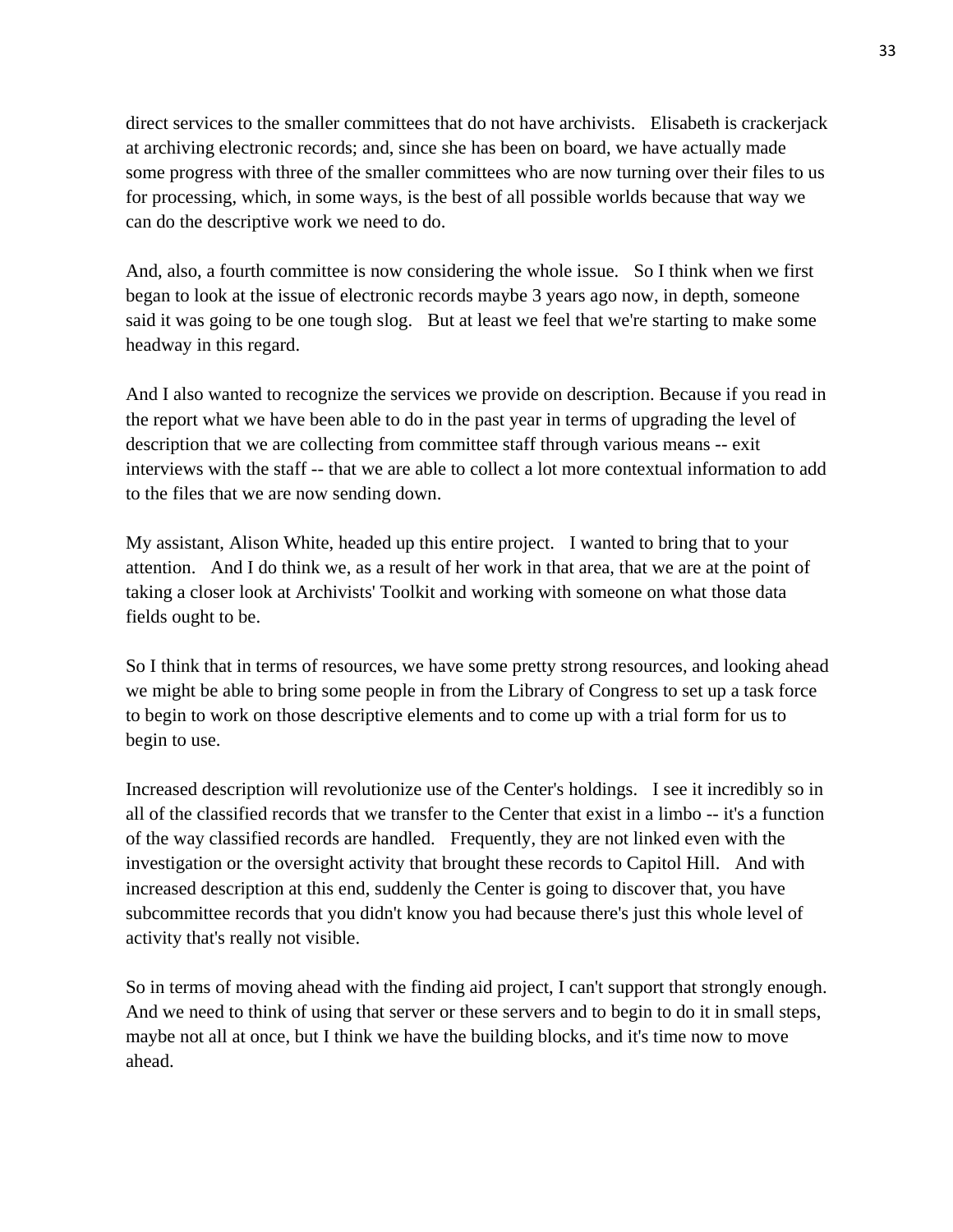Ms. Miller. Thank you, Karen. And, you know, the accessibility of all of this material, not only out to the public and to outside groups but internally for leg counsels and for committee staff, it's just enormously significant; and so I think we've come a long, long way here. And thank you, Mr. Smoot, for your work. Appreciate your report.

# **VIII. Annual Report of the Center for Legislative Archives – Richard Hunt**

Ms. Miller. Moving quickly along, we've come to our point of the morning where we have our annual report from our Center for Legislative Archives.

Mr. Hunt. And I would just like to make a few brief observations.

You've had a chance to look at our annual report and see how busy we've been and productive on so many fronts. And David had mentioned that he inherited the mantle of leadership with the National Archives. That's about the time that multiple survey results came out showing that morale is not where he would like it to be.

But I would like to point out that they do separate surveys at unit levels and that the Center for Legislative Archives was one of the major exceptions on low morale. And I hope you can see that in the sense of esprit de corps and mission captured in the annual report, because that's really what drives the Center. I hate to brag, but I do have one of the best staffs in the National Archives, and I hope to improve it. I'm really blessed to have everyone working there, especially with the leadership of Matt Fulgham and Charlie Flanagan. I'm sitting in a very good seat.

I had a long list of questions that I wanted answered today regarding the Transformation Plan, but you've asked all the right questions and discussed concerns, so I feel a lot better than when I walked in today and really look forward to the future.

I would also just like to compliment Sharon Fitzpatrick and Ashley Smoot for the cover of this year's annual report. We were trying to capture the sense of transformation on many fronts: this is transforming Congress and it's transforming us as a result since we're attached at the hip with the House and the Senate.

And I'm sorry Joe Cooper wasn't here because we tried to make some changes to the annual report to address his comments at the last meeting. He wanted to know what we are doing in our outreach to scholars and what we are doing on the educational outreach front. So not only are we doing more, but I thought we reported it better this time, so you get a sense of what we're trying do. From that you can tell us what else we should do. So I would really encourage that discussion and hope to have your suggestions.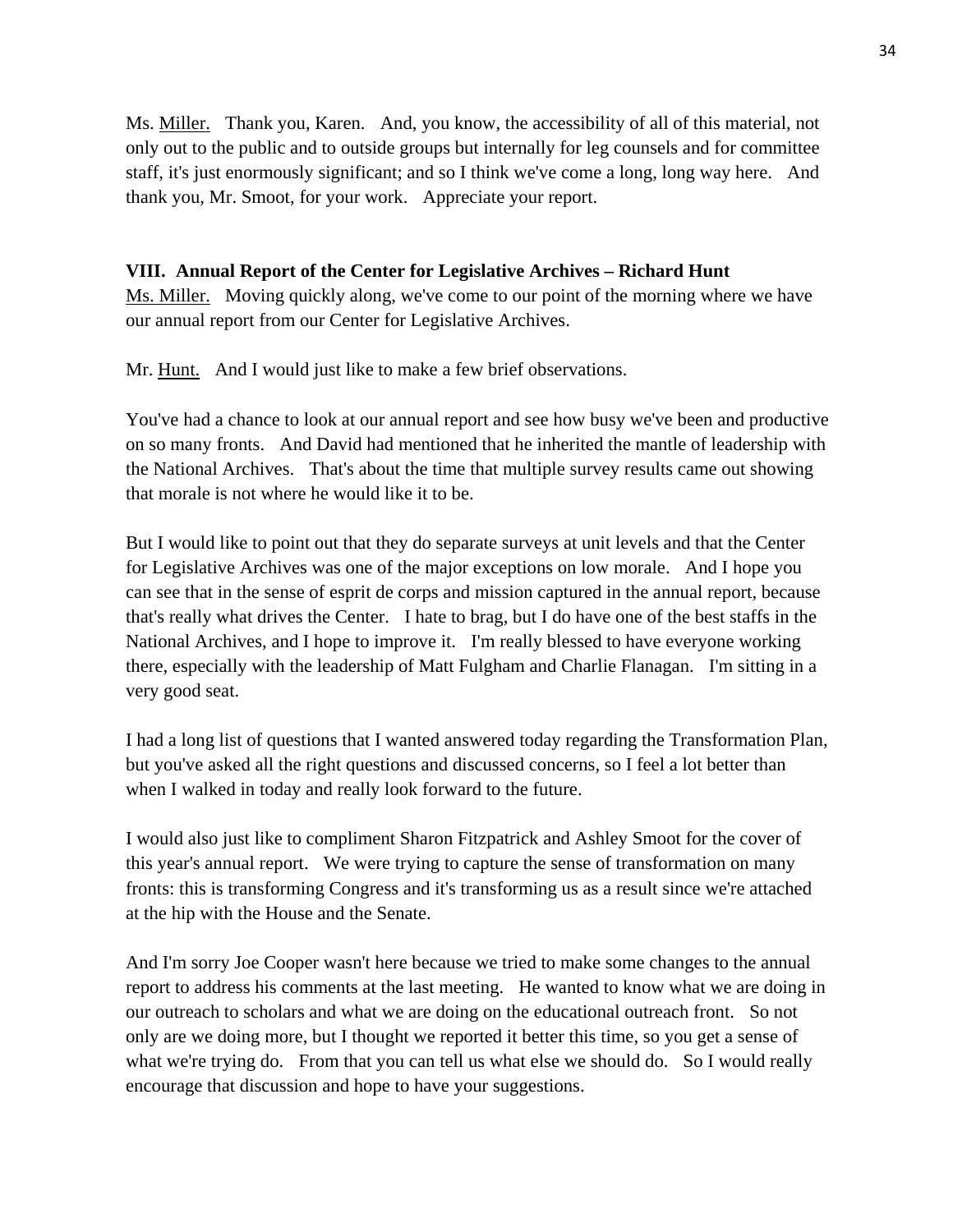I want to point out that we're sharing a publication from our teaching institutes in partnership with Humanities Texas, the LBJ Library, and a whole host of Texas partners. This involves our old friend Mike Gillette, and it is a very impressive program where they reached somewhere between 250 and 400 Texas teachers this year. And, more importantly, with money from the State legislature, they focused on underachieving schools throughout the State, both in urban and rural settings.

Charlie Flanagan has been planning this program with them for a year now and participated in the first implementation. The reviews about how helpful these type of workshops and institutes and content-rich sessions have been to the teachers have been outstanding -- I know Mike is going to continue to develop the program and that I know that Charlie will be in high demand there. It shows what we can do in one of the leading curriculum-adoption States, and offers a model we can use in other States as well.

I would just like to end with the observation that we've launched a number of initiatives and a number of projects, and I think we've done so successfully. The question now for the Center and for the advisory committee is a question of sustainability; and whether it's electronic records, or the next-generation finding aid, or space, or other issues, it's where do we go and how do we go forward from where we are right now.

So I appreciate the Advisory Committee's leadership and assistance on all these issues. I really couldn't do it -- literally -- without your assistance and help. And now, having David as part of the leadership, we're in a good place.

Ms. Miller. Thank you so much.

Committee members, any questions of Richard?

Ms. Vogt. I would just like to make a comment that when I was going through the annual report I noticed your comments about what you were doing with teachers and your outreach, and I was really impressed. I had no idea that you were doing that much. We always talk about the Dirksen Center and what they're doing with teachers, but you have been doing a lot, and I think we have a lot to learn from you. And I hope that we will have you talking soon at one of the Association of Centers for the Study of Congress meetings on this topic.

And one more comment I would like to make. As a committee member, I want to thank our triumvirate of leadership with the Secretary, the Clerk, and the Archivist of the United States. There's a lot we've been trying to accomplish in this group, and we have made so much headway in the last 2 or 3 years, and it's because of the leadership we currently have for this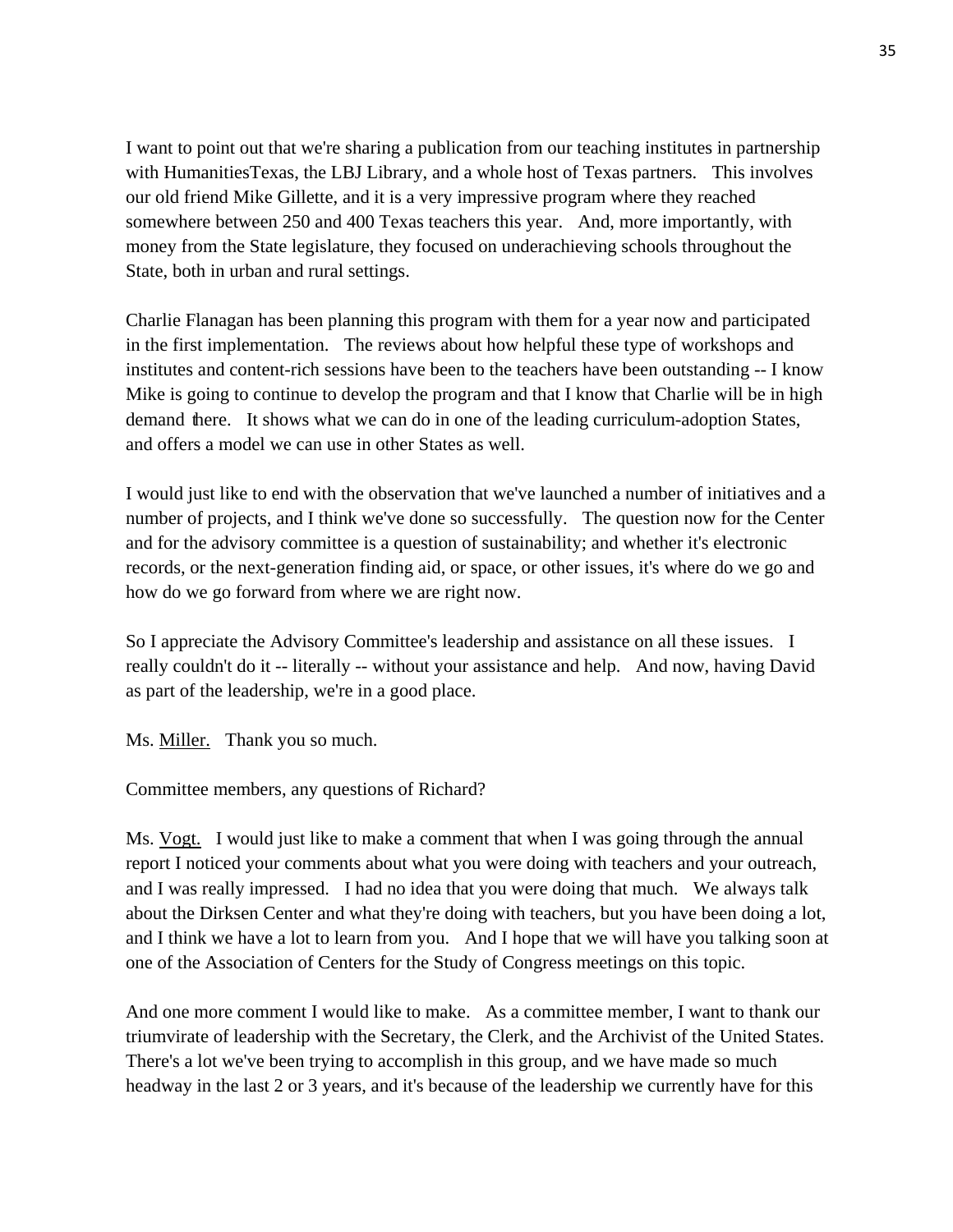committee. And, Lorraine, we're going to miss you, but we hope we're going to see both of you back. We have a lot to do.

Ms. Miller. Thank you. Appreciate it. If I may make a point of personal privilege, I wanted to insert Farar for just a comment about our new office. But I would like to go to Karen Paul and to Robin Reeder for their reports about their activities as well.

Ms. <u>Paul.</u> Well, I basically gave mine already. So thank you.

Ms. Reeder. I'll just speak briefly. I want to acknowledge my wonderful colleagues, Heather Bourk and Alison Trulock. We've been inundated with the end of the Congress and the impending flip. We've been meeting with a lot of Members' offices and a lot of committees, and it's been a very exciting, interesting, crazy time, but I couldn't do it without them.

We're also working on updating our records management publications for committees, which hopefully will be coming out early next Congress. And that's pretty much all I'll say for now.

Ms. Miller. Farar.

Ms. Elliott. I'm Farar Elliott and the Clerk has asked me to speak ever so briefly about the new Office of Art and Archives. As she quite wisely said, it is an excellent description of what we will be focused on in the future as we work very closely with Matt and the Office of the House Historian.

I think, from the perspective of everyone here, you will see a seamless transition into our work on art and archives, something we have been focused on for a decade. And now I think you'll see an even more robust emphasis on outreach to committees and to Members as they work with their papers and an even greater focus on electronic records, our newly established House photo archives, and certainly our work on the next-generation finding aid. But Matt, Robin and I have all been together, kind of like we're triplets, since the office was founded in 2002, and I think you won't see an inch of daylight between us still.

# **IX. Other current issues and new business**

Ms. Miller. Is there any other new business to come before the committee? Any other comments? David? Nancy? Any other committee members? Dr. Forrester?

Mr. Forrester. I would just like to say I have been the new guy on the block. With the change in Congress, since Madam Clerk is my sponsor, I am saying goodbye.